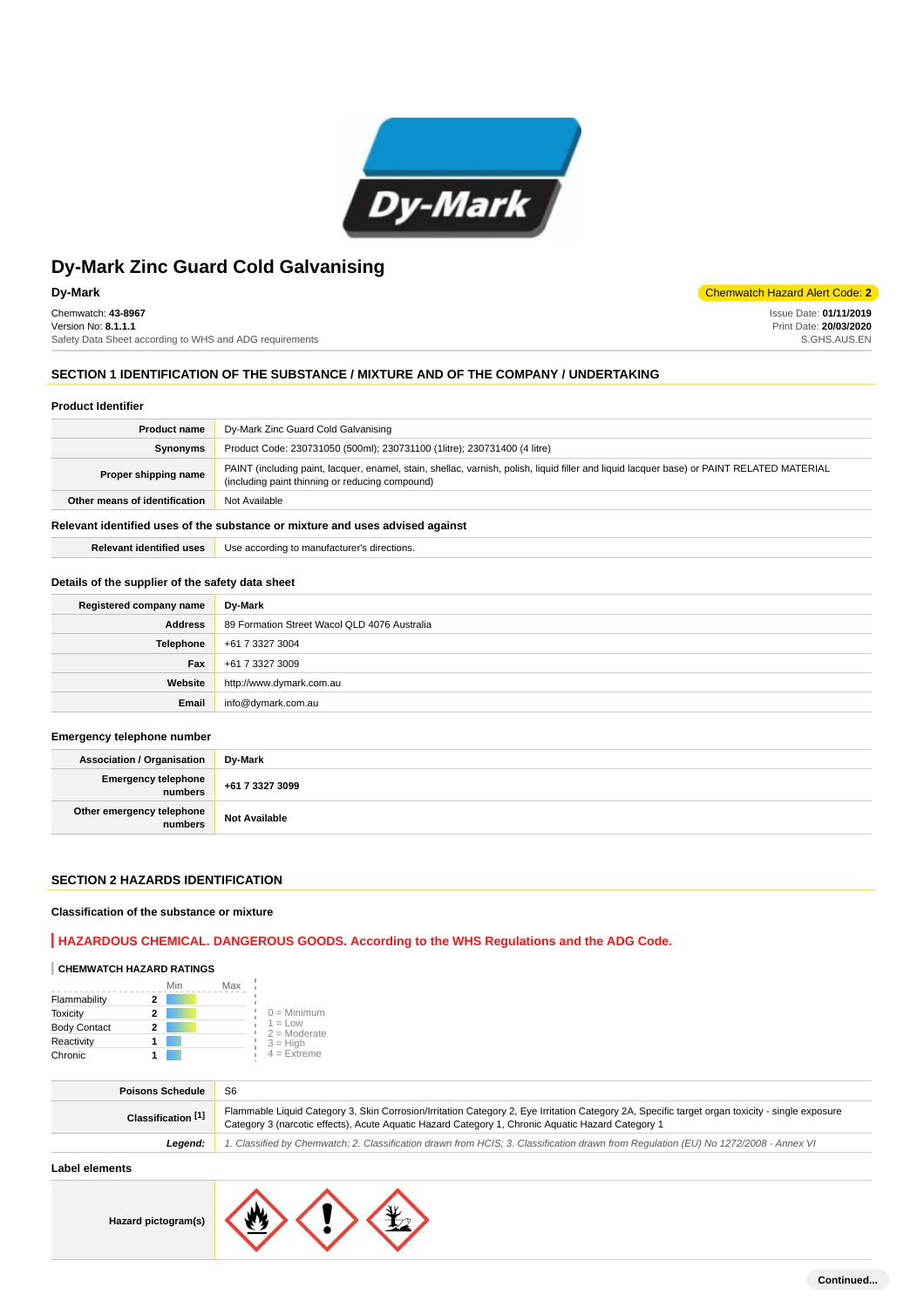| <b>SIGNAL WORD</b>                           | <b>WARNING</b>                                                                    |
|----------------------------------------------|-----------------------------------------------------------------------------------|
| Hazard statement(s)                          |                                                                                   |
| H226                                         | Flammable liquid and vapour.                                                      |
| H315                                         | Causes skin irritation.                                                           |
| H319                                         | Causes serious eye irritation.                                                    |
| H336                                         | May cause drowsiness or dizziness.                                                |
| H410                                         | Very toxic to aquatic life with long lasting effects.                             |
| <b>Precautionary statement(s) Prevention</b> |                                                                                   |
| P210                                         | Keep away from heat/sparks/open flames/hot surfaces. - No smoking.                |
| P271                                         | Use only outdoors or in a well-ventilated area.                                   |
| P240                                         | Ground/bond container and receiving equipment.                                    |
| P241                                         | Use explosion-proof electrical/ventilating/lighting/intrinsically safe equipment. |
| P242                                         | Use only non-sparking tools.                                                      |
| P243                                         | Take precautionary measures against static discharge.                             |
| P <sub>261</sub>                             | Avoid breathing mist/vapours/spray.                                               |
| P273                                         | Avoid release to the environment.                                                 |
| P280                                         | Wear protective gloves/protective clothing/eye protection/face protection.        |

## **Precautionary statement(s) Response**

| P321           | Specific treatment (see advice on this label).                                                                                   |
|----------------|----------------------------------------------------------------------------------------------------------------------------------|
| P362           | Take off contaminated clothing and wash before reuse.                                                                            |
| P370+P378      | In case of fire: Use alcohol resistant foam or normal protein foam for extinction.                                               |
| P305+P351+P338 | IF IN EYES: Rinse cautiously with water for several minutes. Remove contact lenses, if present and easy to do. Continue rinsing. |
| P312           | Call a POISON CENTER or doctor/physician if you feel unwell.                                                                     |
| P337+P313      | If eye irritation persists: Get medical advice/attention.                                                                        |
| P391           | Collect spillage.                                                                                                                |
| P302+P352      | IF ON SKIN: Wash with plenty of water and soap.                                                                                  |
| P303+P361+P353 | IF ON SKIN (or hair): Remove/Take off immediately all contaminated clothing. Rinse skin with water/shower.                       |
| P304+P340      | IF INHALED: Remove victim to fresh air and keep at rest in a position comfortable for breathing.                                 |
| P332+P313      | If skin irritation occurs: Get medical advice/attention.                                                                         |

# **Precautionary statement(s) Storage**

| P403+P235 | Store in a well-ventilated place.<br>Keep cool.<br>$  -$ |
|-----------|----------------------------------------------------------|
| P405      | ur                                                       |

### **Precautionary statement(s) Disposal**

**P501** Dispose of contents/container to authorised hazardous or special waste collection point in accordance with any local regulation.

# **SECTION 3 COMPOSITION / INFORMATION ON INGREDIENTS**

## **Substances**

See section below for composition of Mixtures

## **Mixtures**

| <b>CAS No</b> | %[weight] | Name                                       |
|---------------|-----------|--------------------------------------------|
| 7440-66-6     | $30 - 70$ | zinc                                       |
| 1330-20-7     | 10-30     | xylene                                     |
| Not Available | NotSpec   | resin                                      |
| 64742-94-5    | $1 - 10$  | solvent naphtha petroleum, heavy aromatic  |
| Not Available | balance   | Ingredients determined not to be hazardous |

# **SECTION 4 FIRST AID MEASURES**

# **Description of first aid measures**

| <b>Eye Contact</b> | If this product comes in contact with the eyes:<br>• Wash out immediately with fresh running water.<br>Ensure complete irrigation of the eye by keeping eyelids apart and away from eye and moving the eyelids by occasionally lifting the upper<br>and lower lids.<br>► Seek medical attention without delay; if pain persists or recurs seek medical attention.<br>▶ Removal of contact lenses after an eye injury should only be undertaken by skilled personnel. |
|--------------------|----------------------------------------------------------------------------------------------------------------------------------------------------------------------------------------------------------------------------------------------------------------------------------------------------------------------------------------------------------------------------------------------------------------------------------------------------------------------|
|--------------------|----------------------------------------------------------------------------------------------------------------------------------------------------------------------------------------------------------------------------------------------------------------------------------------------------------------------------------------------------------------------------------------------------------------------------------------------------------------------|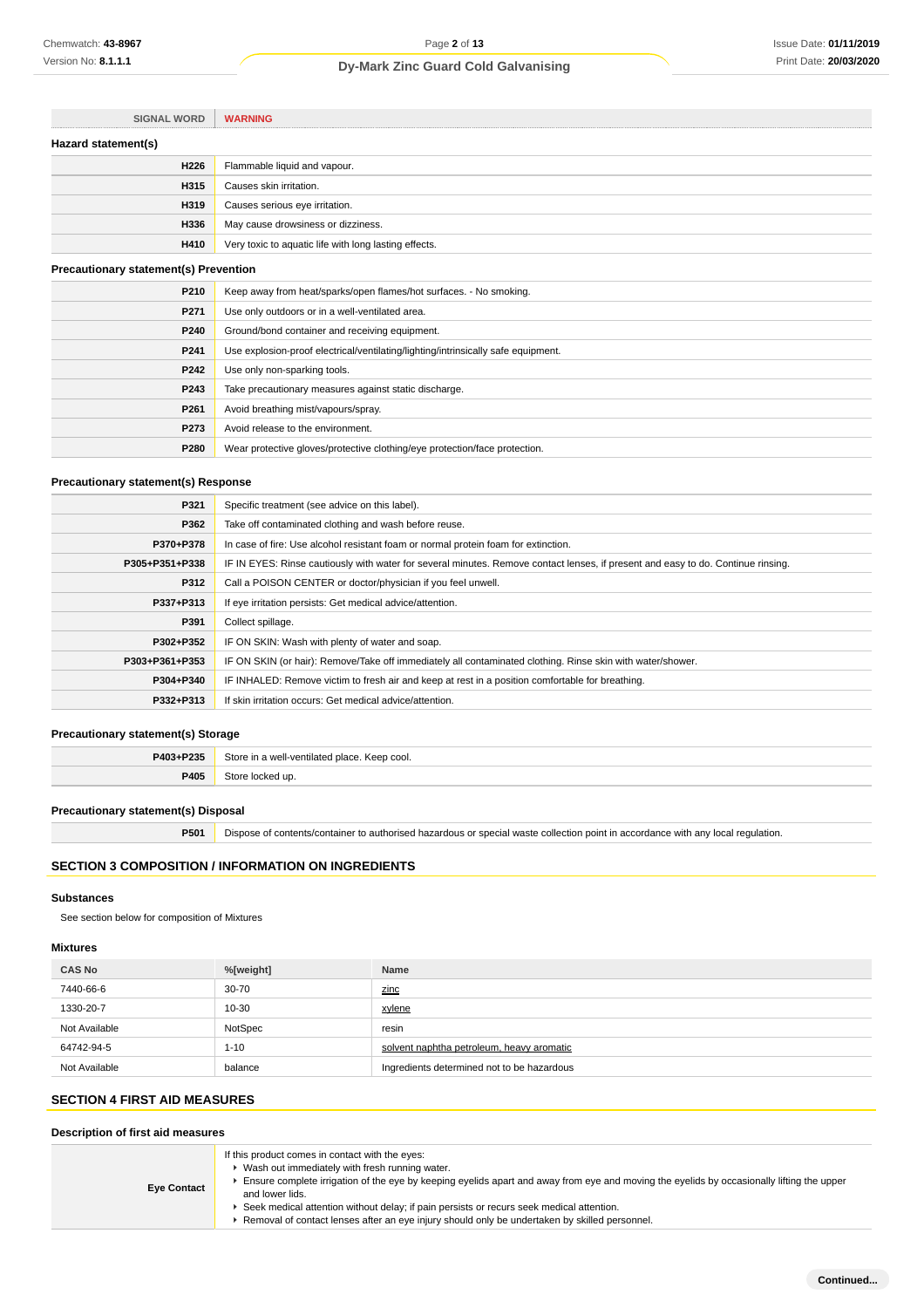**Continued...**

## **Dy-Mark Zinc Guard Cold Galvanising**

| <b>Skin Contact</b> | If skin contact occurs:<br>Immediately remove all contaminated clothing, including footwear.<br>Flush skin and hair with running water (and soap if available).<br>▶ Seek medical attention in event of irritation.                                                                                                                                                                                                                                                                                                                                       |
|---------------------|-----------------------------------------------------------------------------------------------------------------------------------------------------------------------------------------------------------------------------------------------------------------------------------------------------------------------------------------------------------------------------------------------------------------------------------------------------------------------------------------------------------------------------------------------------------|
| Inhalation          | If fumes or combustion products are inhaled remove from contaminated area.<br>Lay patient down. Keep warm and rested.<br>▶ Prostheses such as false teeth, which may block airway, should be removed, where possible, prior to initiating first aid procedures.<br>Apply artificial respiration if not breathing, preferably with a demand valve resuscitator, bag-valve mask device, or pocket mask as trained.<br>Perform CPR if necessary.<br>Transport to hospital, or doctor.                                                                        |
| Ingestion           | If swallowed do <b>NOT</b> induce vomiting.<br>► If vomiting occurs, lean patient forward or place on left side (head-down position, if possible) to maintain open airway and prevent aspiration.<br>• Observe the patient carefully.<br>▶ Never give liquid to a person showing signs of being sleepy or with reduced awareness; i.e. becoming unconscious.<br>• Give water to rinse out mouth, then provide liquid slowly and as much as casualty can comfortably drink.<br>Seek medical advice.<br>Avoid giving milk or oils.<br>Avoid giving alcohol. |

#### **Indication of any immediate medical attention and special treatment needed**

Any material aspirated during vomiting may produce lung injury. Therefore emesis should not be induced mechanically or pharmacologically. Mechanical means should be used if it is considered necessary to evacuate the stomach contents; these include gastric lavage after endotracheal intubation. If spontaneous vomiting has occurred after ingestion, the patient should be monitored for difficult breathing, as adverse effects of aspiration into the lungs may be delayed up to 48 hours.

Absorption of zinc compounds occurs in the small intestine.

- $\blacktriangleright$  The metal is heavily protein bound.
- Elimination results primarily from faecal excretion.
- ▶ The usual measures for decontamination (Ipecac Syrup, lavage, charcoal or cathartics) may be administered, although patients usually have sufficient vomiting not to require them.
- CaNa2EDTA has been used successfully to normalise zinc levels and is the agent of choice.

[Ellenhorn and Barceloux: Medical Toxicology]

- For acute or short term repeated exposures to xylene:
- Gastro-intestinal absorption is significant with ingestions. For ingestions exceeding 1-2 ml (xylene)/kg, intubation and lavage with cuffed endotracheal tube is recommended. The use of charcoal and cathartics is equivocal.
- Pulmonary absorption is rapid with about 60-65% retained at rest.
- Primary threat to life from ingestion and/or inhalation, is respiratory failure.
- Patients should be quickly evaluated for signs of respiratory distress (e.g. cyanosis, tachypnoea, intercostal retraction, obtundation) and given oxygen. Patients with inadequate tidal volumes or poor arterial blood gases (pO2 < 50 mm Hg or pCO2 > 50 mm Hg) should be intubated.
- Arrhythmias complicate some hydrocarbon ingestion and/or inhalation and electrocardiographic evidence of myocardial injury has been reported; intravenous lines and cardiac monitors should be established in obviously symptomatic patients. The lungs excrete inhaled solvents, so that hyperventilation improves clearance.
- A chest x-ray should be taken immediately after stabilisation of breathing and circulation to document aspiration and detect the presence of pneumothorax.
- Epinephrine (adrenalin) is not recommended for treatment of bronchospasm because of potential myocardial sensitisation to catecholamines. Inhaled cardioselective bronchodilators (e.g. Alupent, Salbutamol) are the preferred agents, with aminophylline a second choice.

BIOLOGICAL EXPOSURE INDEX - BEI

These represent the determinants observed in specimens collected from a healthy worker exposed at the Exposure Standard (ES or TLV):

| Determinant                    | Index                | Sampling Time       | Comments |
|--------------------------------|----------------------|---------------------|----------|
| Methylhippu-ric acids in urine | 1.5 gm/gm creatinine | End of shift        |          |
|                                | 2 mg/min             | Last 4 hrs of shift |          |

#### **SECTION 5 FIREFIGHTING MEASURES**

#### **Extinguishing media**

- ▶ Water spray or fog.
- Alcohol stable foam.
- Dry chemical powder.
- ▶ Carbon dioxide.

**Do not** use a water jet to fight fire.

#### **Special hazards arising from the substrate or mixture**

| <b>Fire Incompatibility</b>    | Reacts with acids producing flammable / explosive hydrogen (H2) gas<br>► Avoid contamination with oxidising agents i.e. nitrates, oxidising acids, chlorine bleaches, pool chlorine etc. as ignition may result                                                                                                                                                                                                                                                                                                                                                                                                                                              |
|--------------------------------|--------------------------------------------------------------------------------------------------------------------------------------------------------------------------------------------------------------------------------------------------------------------------------------------------------------------------------------------------------------------------------------------------------------------------------------------------------------------------------------------------------------------------------------------------------------------------------------------------------------------------------------------------------------|
| <b>Advice for firefighters</b> |                                                                                                                                                                                                                                                                                                                                                                                                                                                                                                                                                                                                                                                              |
| <b>Fire Fighting</b>           | Alert Fire Brigade and tell them location and nature of hazard.<br>• May be violently or explosively reactive.<br>▶ Wear breathing apparatus plus protective gloves.<br>▶ Prevent, by any means available, spillage from entering drains or water course.<br>If safe, switch off electrical equipment until vapour fire hazard removed.<br>► Use water delivered as a fine spray to control fire and cool adjacent area.<br>Avoid spraying water onto liquid pools.<br>DO NOT approach containers suspected to be hot.<br>Cool fire exposed containers with water spray from a protected location.<br>If safe to do so, remove containers from path of fire. |
| <b>Fire/Explosion Hazard</b>   | Liquid and vapour are flammable.<br>• Moderate fire hazard when exposed to heat or flame.<br>• Vapour forms an explosive mixture with air.<br>• Moderate explosion hazard when exposed to heat or flame.<br>▶ Vapour may travel a considerable distance to source of ignition.<br>► Heating may cause expansion or decomposition leading to violent rupture of containers.<br>• On combustion, may emit toxic fumes of carbon monoxide (CO).<br>Combustion products include:<br>carbon dioxide (CO2)                                                                                                                                                         |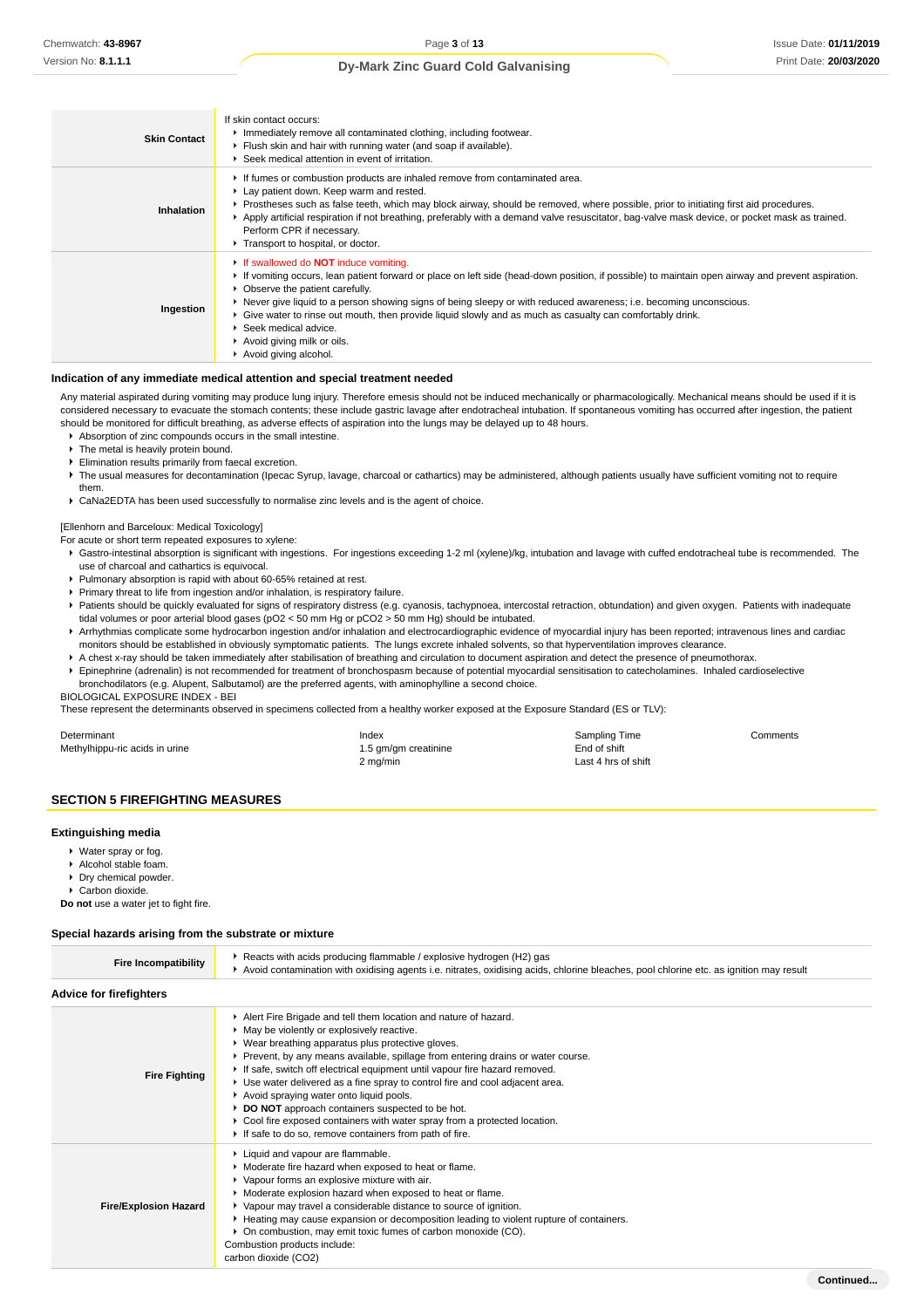# Issue Date: **01/11/2019** Print Date: **20/03/2020**

## **Dy-Mark Zinc Guard Cold Galvanising**

other pyrolysis products typical of burning organic material.

**Contains low boiling substance:** Closed containers may rupture due to pressure buildup under fire conditions. **HAZCHEM** •3Y **SECTION 6 ACCIDENTAL RELEASE MEASURES Personal precautions, protective equipment and emergency procedures** See section 8 **Environmental precautions** See section 12 **Methods and material for containment and cleaning up Minor Spills** Remove all ignition sources. ▶ Clean up all spills immediately. Avoid breathing vapours and contact with skin and eyes. ▶ Control personal contact with the substance, by using protective equipment. Contain and absorb small quantities with vermiculite or other absorbent material. Wipe up. Collect residues in a flammable waste container. **Major Spills** Clear area of personnel and move upwind. Alert Fire Brigade and tell them location and nature of hazard. May be violently or explosively reactive. Wear breathing apparatus plus protective gloves. Prevent, by any means available, spillage from entering drains or water course. **Consider evacuation (or protect in place).**  $\blacktriangleright$  No smoking, naked lights or ignition sources. **I** Increase ventilation. Stop leak if safe to do so. Water spray or fog may be used to disperse /absorb vapour. Contain spill with sand, earth or vermiculite. Use only spark-free shovels and explosion proof equipment. Collect recoverable product into labelled containers for recycling. Absorb remaining product with sand, earth or vermiculite. Collect solid residues and seal in labelled drums for disposal. Wash area and prevent runoff into drains. If contamination of drains or waterways occurs, advise emergency services.

Personal Protective Equipment advice is contained in Section 8 of the SDS.

# **SECTION 7 HANDLING AND STORAGE**

| Precautions for safe handling |                                                                                                                                                                                                                                                                                                                                                                                                                                                                                                                                                                                                                                                                                                                                                                                                                                                                                                                                                                                                                                                                                                                                                                                                                                                                                                                                                                                                                                                                                                                                                                                                                                                                                                                                                                                                                                                                                                                                                                                                                                                                                |
|-------------------------------|--------------------------------------------------------------------------------------------------------------------------------------------------------------------------------------------------------------------------------------------------------------------------------------------------------------------------------------------------------------------------------------------------------------------------------------------------------------------------------------------------------------------------------------------------------------------------------------------------------------------------------------------------------------------------------------------------------------------------------------------------------------------------------------------------------------------------------------------------------------------------------------------------------------------------------------------------------------------------------------------------------------------------------------------------------------------------------------------------------------------------------------------------------------------------------------------------------------------------------------------------------------------------------------------------------------------------------------------------------------------------------------------------------------------------------------------------------------------------------------------------------------------------------------------------------------------------------------------------------------------------------------------------------------------------------------------------------------------------------------------------------------------------------------------------------------------------------------------------------------------------------------------------------------------------------------------------------------------------------------------------------------------------------------------------------------------------------|
| Safe handling                 | ► Containers, even those that have been emptied, may contain explosive vapours.<br>▶ Do NOT cut, drill, grind, weld or perform similar operations on or near containers.<br>DO NOT allow clothing wet with material to stay in contact with skin<br>Electrostatic discharge may be generated during pumping - this may result in fire.<br>Ensure electrical continuity by bonding and grounding (earthing) all equipment.<br>Restrict line velocity during pumping in order to avoid generation of electrostatic discharge (<=1 m/sec until fill pipe submerged to twice its<br>diameter, then $\leq$ 7 m/sec).<br>Avoid splash filling.<br>► Do NOT use compressed air for filling discharging or handling operations.<br>Avoid all personal contact, including inhalation.<br>▶ Wear protective clothing when risk of overexposure occurs.<br>Use in a well-ventilated area.<br>Prevent concentration in hollows and sumps.<br>DO NOT enter confined spaces until atmosphere has been checked.<br>Avoid smoking, naked lights or ignition sources.<br>Avoid generation of static electricity.<br>DO NOT use plastic buckets.<br>Earth all lines and equipment.<br>Use spark-free tools when handling.<br>Avoid contact with incompatible materials.<br>V When handling, DO NOT eat, drink or smoke.<br>▶ Keep containers securely sealed when not in use.<br>Avoid physical damage to containers.<br>Always wash hands with soap and water after handling.<br>▶ Work clothes should be laundered separately.<br>Use good occupational work practice.<br>▶ Observe manufacturer's storage and handling recommendations contained within this SDS.<br>Atmosphere should be regularly checked against established exposure standards to ensure safe working conditions.<br>Contains low boiling substance:<br>Storage in sealed containers may result in pressure buildup causing violent rupture of containers not rated appropriately.<br>▶ Check for bulging containers.<br>▶ Vent periodically<br>Always release caps or seals slowly to ensure slow dissipation of vapours |
| <b>Other information</b>      | Store in original containers in approved flammable liquid storage area.<br>Store away from incompatible materials in a cool, dry, well-ventilated area.<br>DO NOT store in pits, depressions, basements or areas where vapours may be trapped.<br>▶ No smoking, naked lights, heat or ignition sources.<br>▶ Storage areas should be clearly identified, well illuminated, clear of obstruction and accessible only to trained and authorised personnel -                                                                                                                                                                                                                                                                                                                                                                                                                                                                                                                                                                                                                                                                                                                                                                                                                                                                                                                                                                                                                                                                                                                                                                                                                                                                                                                                                                                                                                                                                                                                                                                                                      |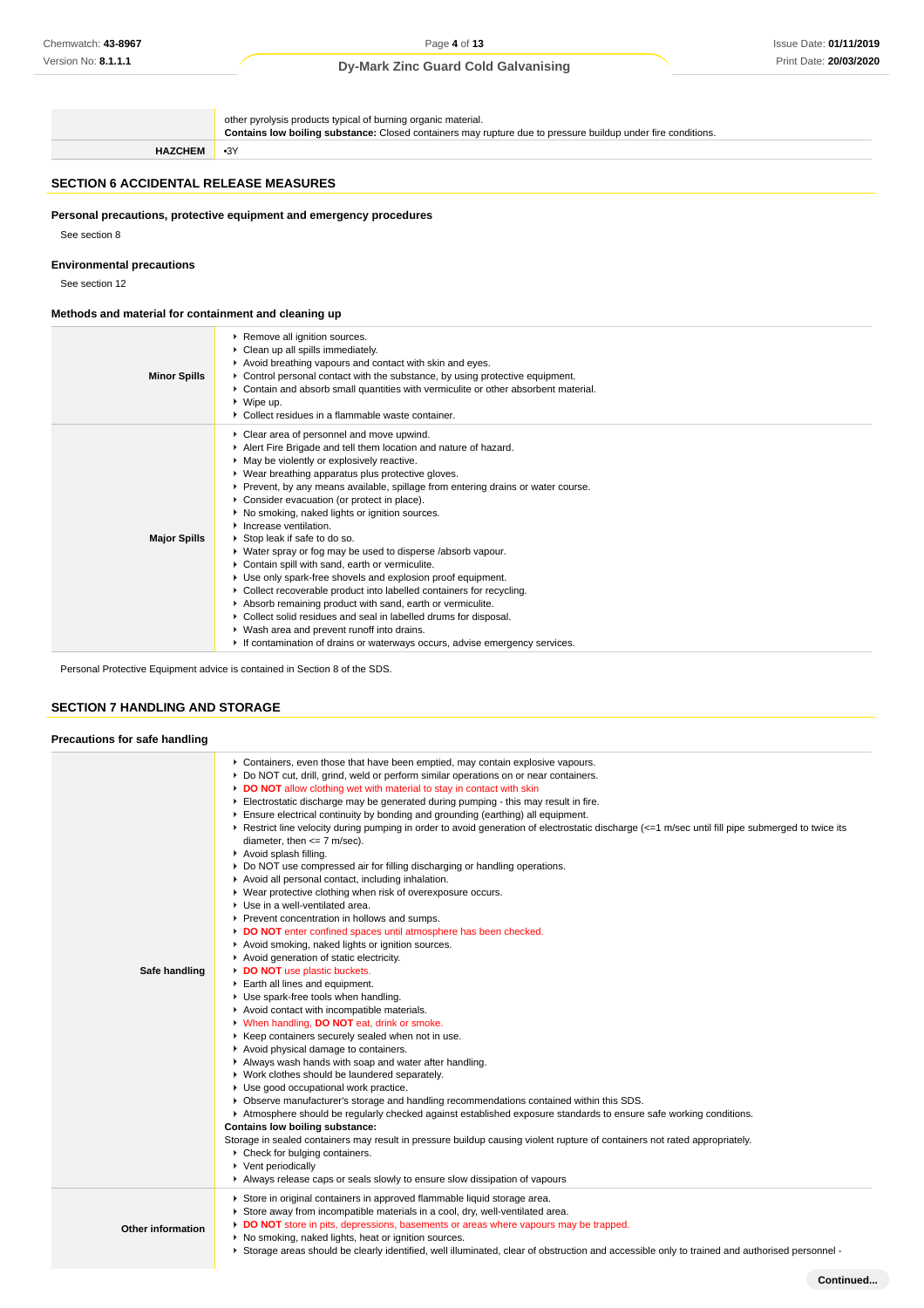|                                                              | adequate security must be provided so that unauthorised personnel do not have access.                                                                                                                                                              |
|--------------------------------------------------------------|----------------------------------------------------------------------------------------------------------------------------------------------------------------------------------------------------------------------------------------------------|
|                                                              | ▶ Store according to applicable regulations for flammable materials for storage tanks, containers, piping, buildings, rooms, cabinets, allowable<br>quantities and minimum storage distances.                                                      |
|                                                              | ▶ Use non-sparking ventilation systems, approved explosion proof equipment and intrinsically safe electrical systems.                                                                                                                              |
|                                                              | ► Have appropriate extinguishing capability in storage area (e.g. portable fire extinguishers - dry chemical, foam or carbon dioxide) and                                                                                                          |
|                                                              | flammable gas detectors.                                                                                                                                                                                                                           |
|                                                              | ▶ Keep adsorbents for leaks and spills readily available.                                                                                                                                                                                          |
|                                                              | ▶ Protect containers against physical damage and check regularly for leaks.                                                                                                                                                                        |
|                                                              | ▶ Observe manufacturer's storage and handling recommendations contained within this SDS.                                                                                                                                                           |
|                                                              | In addition, for tank storages (where appropriate):                                                                                                                                                                                                |
|                                                              | Store in grounded, properly designed and approved vessels and away from incompatible materials.                                                                                                                                                    |
|                                                              | ▶ For bulk storages, consider use of floating roof or nitrogen blanketed vessels; where venting to atmosphere is possible, equip storage tank<br>vents with flame arrestors; inspect tank vents during winter conditions for vapour/ ice build-up. |
|                                                              | Storage tanks should be above ground and diked to hold entire contents.                                                                                                                                                                            |
|                                                              |                                                                                                                                                                                                                                                    |
| Conditions for safe storage, including any incompatibilities |                                                                                                                                                                                                                                                    |
|                                                              | ► CARE: Packing of high density product in light weight metal or plastic packages may result in container collapse with product release                                                                                                            |
|                                                              | ► Heavy gauge metal packages / Heavy gauge metal drums                                                                                                                                                                                             |
|                                                              | Packing as supplied by manufacturer.                                                                                                                                                                                                               |
|                                                              | • Plastic containers may only be used if approved for flammable liquid.                                                                                                                                                                            |
|                                                              | • Check that containers are clearly labelled and free from leaks.                                                                                                                                                                                  |
|                                                              | ► For low viscosity materials (i) : Drums and jerry cans must be of the non-removable head type. (ii) : Where a can is to be used as an inner                                                                                                      |

- package, the can must have a screwed enclosure.
	- For materials with a viscosity of at least 2680 cSt. (23 deg. C)
	- For manufactured product having a viscosity of at least 250 cSt. (23 deg. C)
	- ▶ Manufactured product that requires stirring before use and having a viscosity of at least 20 cSt (25 deg. C): (i) Removable head packaging; (ii) Cans with friction closures and (iii) low pressure tubes and cartridges may be used.
- Where combination packages are used, and the inner packages are of glass, there must be sufficient inert cushioning material in contact with inner and outer packages
	- In addition, where inner packagings are glass and contain liquids of packing group I there must be sufficient inert absorbent to absorb any spillage, unless the outer packaging is a close fitting moulded plastic box and the substances are not incompatible with the plastic.
	- Reacts violently with caustic soda, other alkalies generating heat, highly flammable hydrogen gas.
- **Storage incompatibility** If alkali is dry, heat generated may ignite hydrogen - if alkali is in solution may cause violent foaming
	- ▶ Reacts with acids producing flammable / explosive hydrogen (H2) gas



 $X$  — Must not be stored together<br>  $0$  — May be stored together with **0** — May be stored together with specific preventions

**Suitable container**

 $-$  May be stored together

## **SECTION 8 EXPOSURE CONTROLS / PERSONAL PROTECTION**

#### **Control parameters**

#### **OCCUPATIONAL EXPOSURE LIMITS (OEL)**

#### **INGREDIENT DATA**

| Source                       | Ingredient | <b>Material name</b>             | <b>TWA</b>         | <b>STE</b>          | Peak          | <b>Notes</b>  |
|------------------------------|------------|----------------------------------|--------------------|---------------------|---------------|---------------|
| Australia Exposure Standards | xylene     | Xvlene (o-, m-,<br>. p- isomers) | 80 ppm / 350 mg/m3 | 655 mg/m3 / 150 ppm | Not Available | Not Available |
|                              |            |                                  |                    |                     |               |               |

**EMERGENCY LIMITS**

| Ingredient                                   | <b>Material name</b> | TEEL-1             | TEEL-2              | TEEL-3        |
|----------------------------------------------|----------------------|--------------------|---------------------|---------------|
| zinc                                         | Zinc                 | $6 \text{ mg/m}$ 3 | $21 \text{ mg/m}$   | 120 mg/m3     |
| xylene                                       | Xylenes              | Not Available      | Not Available       | Not Available |
|                                              |                      |                    |                     |               |
| Ingredient                                   | <b>Original IDLH</b> |                    | <b>Revised IDLH</b> |               |
| zinc                                         | Not Available        |                    | Not Available       |               |
| xylene                                       | 900 ppm              |                    | Not Available       |               |
| solvent naphtha petroleum,<br>heavy aromatic | Not Available        |                    | Not Available       |               |

#### **Exposure controls**

| Appropriate engineering<br>controls | Metal dusts must be collected at the source of generation as they are potentially explosive.<br>Avoid ignition sources.<br>Good housekeeping practices must be maintained.<br>▶ Dust accumulation on the floor, ledges and beams can present a risk of ignition, flame propagation and secondary explosions.<br>► Do not use compressed air to remove settled materials from floors, beams or equipment<br>▶ Vacuum cleaners, of flame-proof design, should be used to minimise dust accumulation.<br>► Use non-sparking handling equipment, tools and natural bristle brushes. Cover and reseal partially empty containers. Provide grounding and<br>bonding where necessary to prevent accumulation of static charges during metal dust handling and transfer operations.<br>► Do not allow chips, fines or dusts to contact water, particularly in enclosed areas.<br>► Metal spraying and blasting should, where possible, be conducted in separate rooms. This minimises the risk of supplying oxygen, in the<br>form of metal oxides, to potentially reactive finely divided metals such as aluminium, zinc, magnesium or titanium.<br>▶ Work-shops designed for metal spraying should possess smooth walls and a minimum of obstructions, such as ledges, on which dust |
|-------------------------------------|--------------------------------------------------------------------------------------------------------------------------------------------------------------------------------------------------------------------------------------------------------------------------------------------------------------------------------------------------------------------------------------------------------------------------------------------------------------------------------------------------------------------------------------------------------------------------------------------------------------------------------------------------------------------------------------------------------------------------------------------------------------------------------------------------------------------------------------------------------------------------------------------------------------------------------------------------------------------------------------------------------------------------------------------------------------------------------------------------------------------------------------------------------------------------------------------------------------------------------------------------------------------------------|
|-------------------------------------|--------------------------------------------------------------------------------------------------------------------------------------------------------------------------------------------------------------------------------------------------------------------------------------------------------------------------------------------------------------------------------------------------------------------------------------------------------------------------------------------------------------------------------------------------------------------------------------------------------------------------------------------------------------------------------------------------------------------------------------------------------------------------------------------------------------------------------------------------------------------------------------------------------------------------------------------------------------------------------------------------------------------------------------------------------------------------------------------------------------------------------------------------------------------------------------------------------------------------------------------------------------------------------|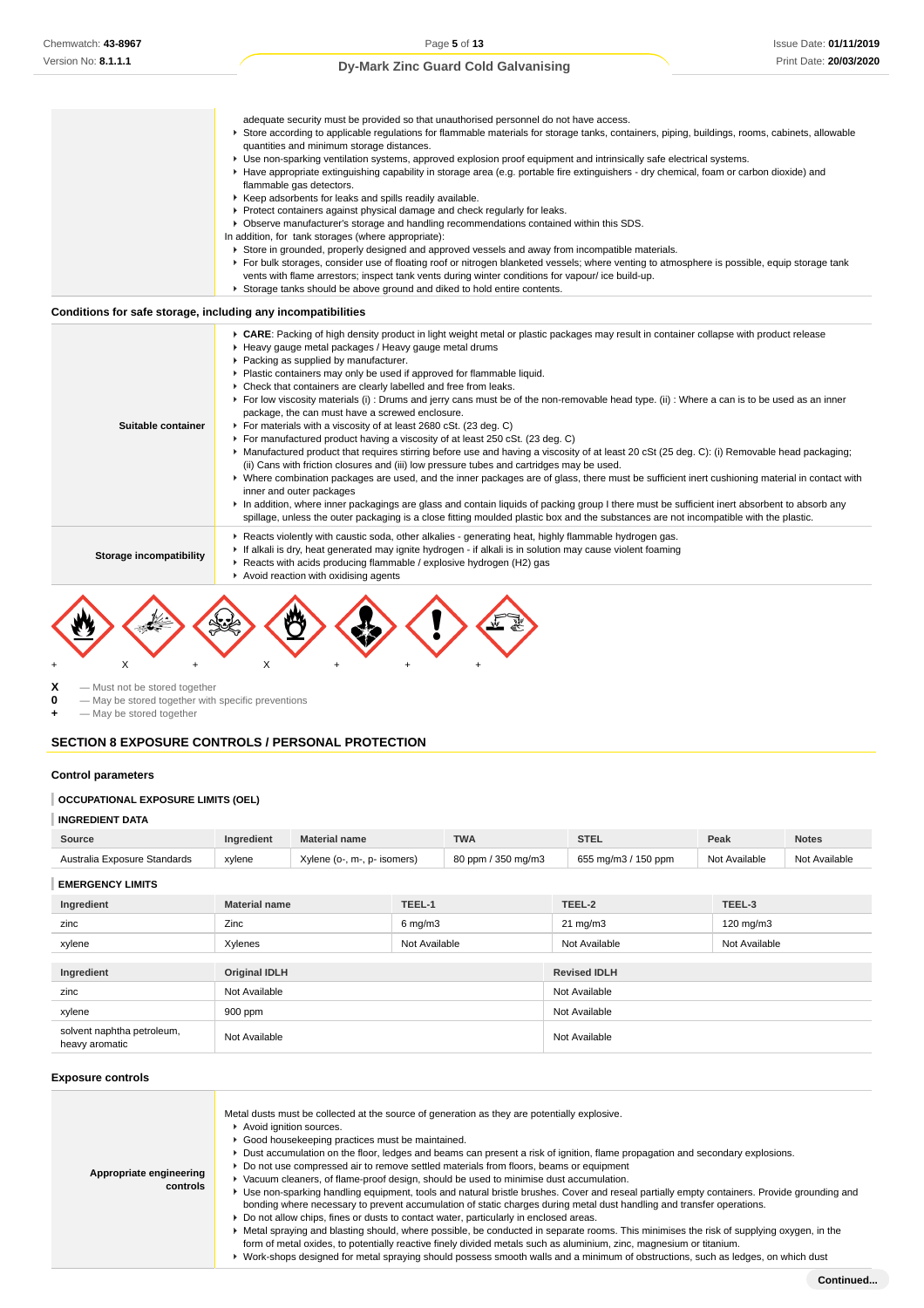and the control of the control of the

# Issue Date: **01/11/2019** Print Date: **20/03/2020**

# **Dy-Mark Zinc Guard Cold Galvanising**

|                              | accumulation is possible.<br>▶ Wet scrubbers are preferable to dry dust collectors.<br>▶ Bag or filter-type collectors should be sited outside the workrooms and be fitted with explosion relief doors.<br>▶ Cyclones should be protected against entry of moisture as reactive metal dusts are capable of spontaneous combustion in humid or partially<br>wetted states.<br>► Local exhaust systems must be designed to provide a minimum capture velocity at the fume source, away from the worker, of 0.5 metre/sec.<br>▶ Local ventilation and vacuum systems must be designed to handle explosive dusts. Dry vacuum and electrostatic precipitators must not be<br>used, unless specifically approved for use with flammable/ explosive dusts.                                                                                                                                                                                                                                                                                                                                                                                                                                                                                                                                                                                                                                                                                                                                                                                                                                                                                                                                                                                                                                                                                                                                                                                                                                                                                                                                                                                                                                                                                                                                                                                                                                                                                                                                                                                                                                                                                                                                                                                                                                                                                                              |                                  |                                                                                                                                                                                                                                                                                                                                                                                                                                                                                                                                                                                                                                                                                                                                                                                                 |  |
|------------------------------|------------------------------------------------------------------------------------------------------------------------------------------------------------------------------------------------------------------------------------------------------------------------------------------------------------------------------------------------------------------------------------------------------------------------------------------------------------------------------------------------------------------------------------------------------------------------------------------------------------------------------------------------------------------------------------------------------------------------------------------------------------------------------------------------------------------------------------------------------------------------------------------------------------------------------------------------------------------------------------------------------------------------------------------------------------------------------------------------------------------------------------------------------------------------------------------------------------------------------------------------------------------------------------------------------------------------------------------------------------------------------------------------------------------------------------------------------------------------------------------------------------------------------------------------------------------------------------------------------------------------------------------------------------------------------------------------------------------------------------------------------------------------------------------------------------------------------------------------------------------------------------------------------------------------------------------------------------------------------------------------------------------------------------------------------------------------------------------------------------------------------------------------------------------------------------------------------------------------------------------------------------------------------------------------------------------------------------------------------------------------------------------------------------------------------------------------------------------------------------------------------------------------------------------------------------------------------------------------------------------------------------------------------------------------------------------------------------------------------------------------------------------------------------------------------------------------------------------------------------------|----------------------------------|-------------------------------------------------------------------------------------------------------------------------------------------------------------------------------------------------------------------------------------------------------------------------------------------------------------------------------------------------------------------------------------------------------------------------------------------------------------------------------------------------------------------------------------------------------------------------------------------------------------------------------------------------------------------------------------------------------------------------------------------------------------------------------------------------|--|
|                              | Air contaminants generated in the workplace possess varying "escape" velocities which, in turn, determine the "capture velocities" of fresh<br>circulating air required to effectively remove the contaminant.                                                                                                                                                                                                                                                                                                                                                                                                                                                                                                                                                                                                                                                                                                                                                                                                                                                                                                                                                                                                                                                                                                                                                                                                                                                                                                                                                                                                                                                                                                                                                                                                                                                                                                                                                                                                                                                                                                                                                                                                                                                                                                                                                                                                                                                                                                                                                                                                                                                                                                                                                                                                                                                   |                                  |                                                                                                                                                                                                                                                                                                                                                                                                                                                                                                                                                                                                                                                                                                                                                                                                 |  |
|                              | Type of Contaminant:                                                                                                                                                                                                                                                                                                                                                                                                                                                                                                                                                                                                                                                                                                                                                                                                                                                                                                                                                                                                                                                                                                                                                                                                                                                                                                                                                                                                                                                                                                                                                                                                                                                                                                                                                                                                                                                                                                                                                                                                                                                                                                                                                                                                                                                                                                                                                                                                                                                                                                                                                                                                                                                                                                                                                                                                                                             |                                  | Air Speed:                                                                                                                                                                                                                                                                                                                                                                                                                                                                                                                                                                                                                                                                                                                                                                                      |  |
|                              | welding, brazing fumes (released at relatively low velocity into moderately still air)                                                                                                                                                                                                                                                                                                                                                                                                                                                                                                                                                                                                                                                                                                                                                                                                                                                                                                                                                                                                                                                                                                                                                                                                                                                                                                                                                                                                                                                                                                                                                                                                                                                                                                                                                                                                                                                                                                                                                                                                                                                                                                                                                                                                                                                                                                                                                                                                                                                                                                                                                                                                                                                                                                                                                                           |                                  | 0.5-1.0 m/s (100-200 f/min.)                                                                                                                                                                                                                                                                                                                                                                                                                                                                                                                                                                                                                                                                                                                                                                    |  |
|                              | Within each range the appropriate value depends on:                                                                                                                                                                                                                                                                                                                                                                                                                                                                                                                                                                                                                                                                                                                                                                                                                                                                                                                                                                                                                                                                                                                                                                                                                                                                                                                                                                                                                                                                                                                                                                                                                                                                                                                                                                                                                                                                                                                                                                                                                                                                                                                                                                                                                                                                                                                                                                                                                                                                                                                                                                                                                                                                                                                                                                                                              |                                  |                                                                                                                                                                                                                                                                                                                                                                                                                                                                                                                                                                                                                                                                                                                                                                                                 |  |
|                              | Lower end of the range                                                                                                                                                                                                                                                                                                                                                                                                                                                                                                                                                                                                                                                                                                                                                                                                                                                                                                                                                                                                                                                                                                                                                                                                                                                                                                                                                                                                                                                                                                                                                                                                                                                                                                                                                                                                                                                                                                                                                                                                                                                                                                                                                                                                                                                                                                                                                                                                                                                                                                                                                                                                                                                                                                                                                                                                                                           | Upper end of the range           |                                                                                                                                                                                                                                                                                                                                                                                                                                                                                                                                                                                                                                                                                                                                                                                                 |  |
|                              | 1: Room air currents minimal or favourable to capture                                                                                                                                                                                                                                                                                                                                                                                                                                                                                                                                                                                                                                                                                                                                                                                                                                                                                                                                                                                                                                                                                                                                                                                                                                                                                                                                                                                                                                                                                                                                                                                                                                                                                                                                                                                                                                                                                                                                                                                                                                                                                                                                                                                                                                                                                                                                                                                                                                                                                                                                                                                                                                                                                                                                                                                                            | 1: Disturbing room air currents  |                                                                                                                                                                                                                                                                                                                                                                                                                                                                                                                                                                                                                                                                                                                                                                                                 |  |
|                              | 2: Contaminants of low toxicity or of nuisance value only.                                                                                                                                                                                                                                                                                                                                                                                                                                                                                                                                                                                                                                                                                                                                                                                                                                                                                                                                                                                                                                                                                                                                                                                                                                                                                                                                                                                                                                                                                                                                                                                                                                                                                                                                                                                                                                                                                                                                                                                                                                                                                                                                                                                                                                                                                                                                                                                                                                                                                                                                                                                                                                                                                                                                                                                                       | 2: Contaminants of high toxicity |                                                                                                                                                                                                                                                                                                                                                                                                                                                                                                                                                                                                                                                                                                                                                                                                 |  |
|                              | 3: Intermittent, low production.                                                                                                                                                                                                                                                                                                                                                                                                                                                                                                                                                                                                                                                                                                                                                                                                                                                                                                                                                                                                                                                                                                                                                                                                                                                                                                                                                                                                                                                                                                                                                                                                                                                                                                                                                                                                                                                                                                                                                                                                                                                                                                                                                                                                                                                                                                                                                                                                                                                                                                                                                                                                                                                                                                                                                                                                                                 | 3: High production, heavy use    |                                                                                                                                                                                                                                                                                                                                                                                                                                                                                                                                                                                                                                                                                                                                                                                                 |  |
|                              | 4: Large hood or large air mass in motion                                                                                                                                                                                                                                                                                                                                                                                                                                                                                                                                                                                                                                                                                                                                                                                                                                                                                                                                                                                                                                                                                                                                                                                                                                                                                                                                                                                                                                                                                                                                                                                                                                                                                                                                                                                                                                                                                                                                                                                                                                                                                                                                                                                                                                                                                                                                                                                                                                                                                                                                                                                                                                                                                                                                                                                                                        | 4: Small hood-local control only |                                                                                                                                                                                                                                                                                                                                                                                                                                                                                                                                                                                                                                                                                                                                                                                                 |  |
|                              | Simple theory shows that air velocity falls rapidly with distance away from the opening of a simple extraction pipe. Velocity generally decreases<br>with the square of distance from the extraction point (in simple cases). Therefore the air speed at the extraction point should be adjusted,<br>accordingly, after reference to distance from the contaminating source. The air velocity at the extraction fan, for example, should be a minimum<br>of 1-2.5 m/s (200-500 f/min.) for extraction of gases discharged 2 meters distant from the extraction point. Other mechanical considerations,<br>producing performance deficits within the extraction apparatus, make it essential that theoretical air velocities are multiplied by factors of 10 or<br>more when extraction systems are installed or used.                                                                                                                                                                                                                                                                                                                                                                                                                                                                                                                                                                                                                                                                                                                                                                                                                                                                                                                                                                                                                                                                                                                                                                                                                                                                                                                                                                                                                                                                                                                                                                                                                                                                                                                                                                                                                                                                                                                                                                                                                                            |                                  |                                                                                                                                                                                                                                                                                                                                                                                                                                                                                                                                                                                                                                                                                                                                                                                                 |  |
| <b>Personal protection</b>   |                                                                                                                                                                                                                                                                                                                                                                                                                                                                                                                                                                                                                                                                                                                                                                                                                                                                                                                                                                                                                                                                                                                                                                                                                                                                                                                                                                                                                                                                                                                                                                                                                                                                                                                                                                                                                                                                                                                                                                                                                                                                                                                                                                                                                                                                                                                                                                                                                                                                                                                                                                                                                                                                                                                                                                                                                                                                  |                                  |                                                                                                                                                                                                                                                                                                                                                                                                                                                                                                                                                                                                                                                                                                                                                                                                 |  |
| Eye and face protection      | Safety glasses with side shields.<br>Chemical goggles.<br>▶ Contact lenses may pose a special hazard; soft contact lenses may absorb and concentrate irritants. A written policy document, describing<br>the wearing of lenses or restrictions on use, should be created for each workplace or task. This should include a review of lens absorption<br>and adsorption for the class of chemicals in use and an account of injury experience. Medical and first-aid personnel should be trained in<br>their removal and suitable equipment should be readily available. In the event of chemical exposure, begin eye irrigation immediately and<br>remove contact lens as soon as practicable. Lens should be removed at the first signs of eye redness or irritation - lens should be removed in<br>a clean environment only after workers have washed hands thoroughly. [CDC NIOSH Current Intelligence Bulletin 59], [AS/NZS 1336 or<br>national equivalent]                                                                                                                                                                                                                                                                                                                                                                                                                                                                                                                                                                                                                                                                                                                                                                                                                                                                                                                                                                                                                                                                                                                                                                                                                                                                                                                                                                                                                                                                                                                                                                                                                                                                                                                                                                                                                                                                                                  |                                  |                                                                                                                                                                                                                                                                                                                                                                                                                                                                                                                                                                                                                                                                                                                                                                                                 |  |
| <b>Skin protection</b>       | See Hand protection below                                                                                                                                                                                                                                                                                                                                                                                                                                                                                                                                                                                                                                                                                                                                                                                                                                                                                                                                                                                                                                                                                                                                                                                                                                                                                                                                                                                                                                                                                                                                                                                                                                                                                                                                                                                                                                                                                                                                                                                                                                                                                                                                                                                                                                                                                                                                                                                                                                                                                                                                                                                                                                                                                                                                                                                                                                        |                                  |                                                                                                                                                                                                                                                                                                                                                                                                                                                                                                                                                                                                                                                                                                                                                                                                 |  |
| <b>Hands/feet protection</b> | ▶ Wear chemical protective gloves, e.g. PVC.<br>▶ Wear safety footwear or safety gumboots, e.g. Rubber<br>The selection of suitable gloves does not only depend on the material, but also on further marks of quality which vary from manufacturer to<br>manufacturer. Where the chemical is a preparation of several substances, the resistance of the glove material can not be calculated in advance<br>and has therefore to be checked prior to the application.<br>The exact break through time for substances has to be obtained from the manufacturer of the protective gloves and has to be observed when<br>making a final choice.<br>Personal hygiene is a key element of effective hand care. Gloves must only be worn on clean hands. After using gloves, hands should be<br>washed and dried thoroughly. Application of a non-perfumed moisturiser is recommended.<br>Suitability and durability of glove type is dependent on usage. Important factors in the selection of gloves include:<br>frequency and duration of contact,<br>chemical resistance of glove material,<br>glove thickness and<br>dexterity<br>Select gloves tested to a relevant standard (e.g. Europe EN 374, US F739, AS/NZS 2161.1 or national equivalent).<br>greater than 240 minutes according to EN 374, AS/NZS 2161.10.1 or national equivalent) is recommended.<br>according to EN 374, AS/NZS 2161.10.1 or national equivalent) is recommended.<br>long-term use.<br>Contaminated gloves should be replaced.<br>As defined in ASTM F-739-96 in any application, gloves are rated as:<br>Excellent when breakthrough time > 480 min<br>Good when breakthrough time > 20 min<br>$\cdot$<br>Fair when breakthrough time < 20 min<br>Poor when glove material degrades<br>For general applications, gloves with a thickness typically greater than 0.35 mm, are recommended.<br>It should be emphasised that glove thickness is not necessarily a good predictor of glove resistance to a specific chemical, as the permeation<br>efficiency of the glove will be dependent on the exact composition of the glove material. Therefore, glove selection should also be based on<br>consideration of the task requirements and knowledge of breakthrough times.<br>Glove thickness may also vary depending on the glove manufacturer, the glove type and the glove model. Therefore, the manufacturers'<br>technical data should always be taken into account to ensure selection of the most appropriate glove for the task.<br>Note: Depending on the activity being conducted, gloves of varying thickness may be required for specific tasks. For example:<br>abrasion or puncture potential<br>Gloves must only be worn on clean hands. After using gloves, hands should be washed and dried thoroughly. Application of a non-perfumed<br>moisturiser is recommended. |                                  | When prolonged or frequently repeated contact may occur, a glove with a protection class of 5 or higher (breakthrough time<br>When only brief contact is expected, a glove with a protection class of 3 or higher (breakthrough time greater than 60 minutes<br>Some glove polymer types are less affected by movement and this should be taken into account when considering gloves for<br>Thinner gloves (down to 0.1 mm or less) may be required where a high degree of manual dexterity is needed. However, these<br>gloves are only likely to give short duration protection and would normally be just for single use applications, then disposed of.<br>Thicker gloves (up to 3 mm or more) may be required where there is a mechanical (as well as a chemical) risk i.e. where there is |  |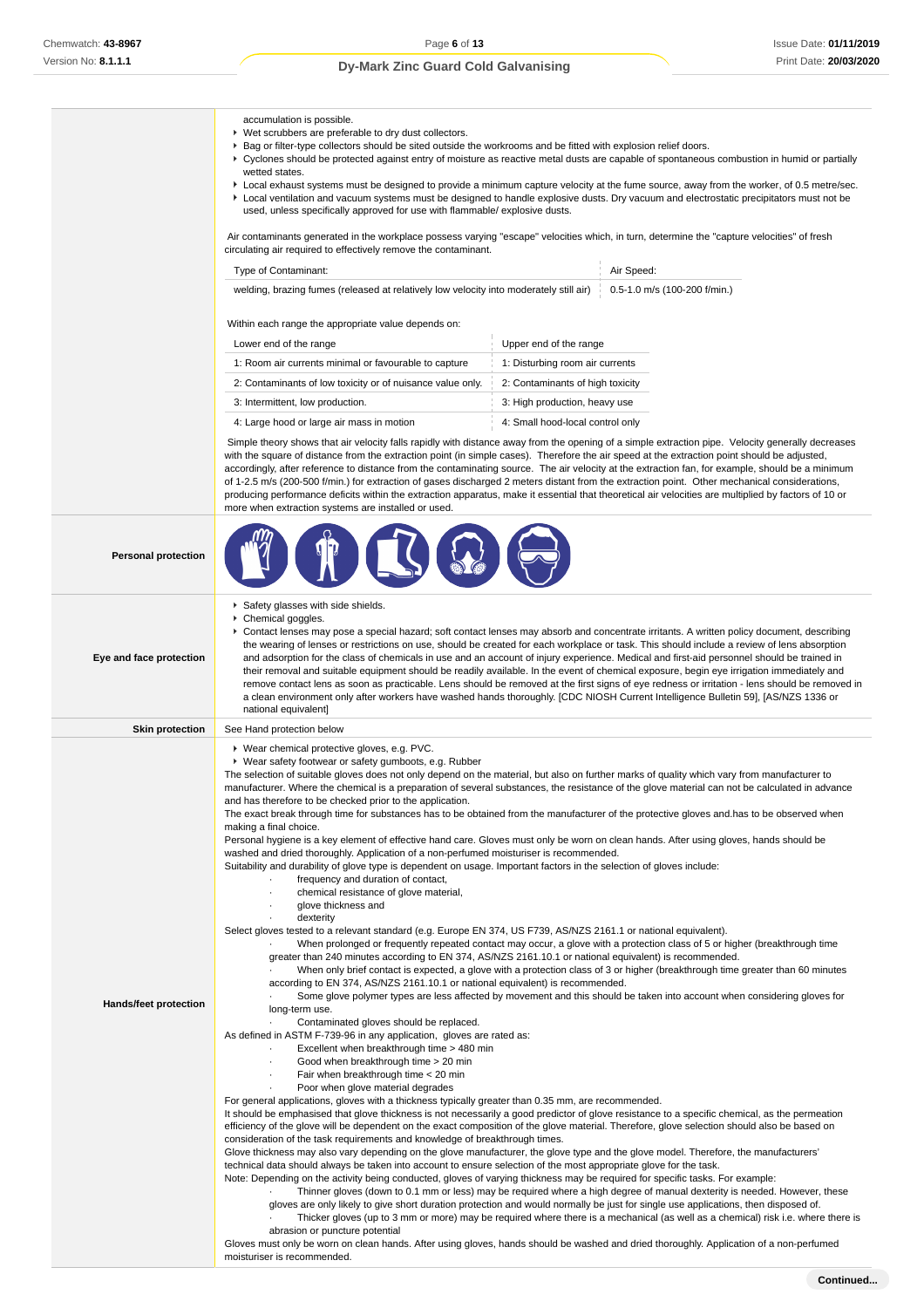|                        | ▶ Protective gloves eg. Leather gloves or gloves with Leather facing                                                                                                                                                                                                                                                                                                                                                                                                                                                                                                                                                                                                                                                                                                                                                                                                                                                                                                                                                                                                                                                            |  |  |
|------------------------|---------------------------------------------------------------------------------------------------------------------------------------------------------------------------------------------------------------------------------------------------------------------------------------------------------------------------------------------------------------------------------------------------------------------------------------------------------------------------------------------------------------------------------------------------------------------------------------------------------------------------------------------------------------------------------------------------------------------------------------------------------------------------------------------------------------------------------------------------------------------------------------------------------------------------------------------------------------------------------------------------------------------------------------------------------------------------------------------------------------------------------|--|--|
| <b>Body protection</b> | See Other protection below                                                                                                                                                                                                                                                                                                                                                                                                                                                                                                                                                                                                                                                                                                                                                                                                                                                                                                                                                                                                                                                                                                      |  |  |
| Other protection       | $\triangleright$ Overalls.<br>PVC Apron.<br>▶ PVC protective suit may be required if exposure severe.<br>Eyewash unit.<br>Ensure there is ready access to a safety shower.<br>Some plastic personal protective equipment (PPE) (e.g. gloves, aprons, overshoes) are not recommended as they may produce static<br>electricity.<br>For large scale or continuous use wear tight-weave non-static clothing (no metallic fasteners, cuffs or pockets).<br>▶ Non sparking safety or conductive footwear should be considered. Conductive footwear describes a boot or shoe with a sole made from a<br>conductive compound chemically bound to the bottom components, for permanent control to electrically ground the foot an shall dissipate<br>static electricity from the body to reduce the possibility of ignition of volatile compounds. Electrical resistance must range between 0 to<br>500,000 ohms. Conductive shoes should be stored in lockers close to the room in which they are worn. Personnel who have been issued<br>conductive footwear should not wear them from their place of work to their homes and return. |  |  |

**Respiratory protection**

ANSI Z88 or national equivalent)

#### **Recommended material(s)**

**GLOVE SELECTION INDEX**

Glove selection is based on a modified presentation of the:

 **"Forsberg Clothing Performance Index".**

 The effect(s) of the following substance(s) are taken into account in the **computergenerated** selection:

Dy-Mark Zinc Guard Cold Galvanising

| <b>Material</b>       | <b>CPI</b> |
|-----------------------|------------|
| <b>BUTYL</b>          | C          |
| <b>BUTYL/NEOPRENE</b> | C          |
| <b>HYPALON</b>        | C          |
| NAT+NEOPR+NITRILE     | C          |
| NATURAL+NEOPRENE      | C          |
| <b>NEOPRENE</b>       | C          |
| NEOPRENE/NATURAL      | C          |
| <b>NITRILE</b>        | C          |
| NITRILE+PVC           | C          |
| PE/EVAL/PE            | C          |
| <b>PVA</b>            | C          |
| <b>PVC</b>            | C          |
| PVDC/PE/PVDC          | C          |
| <b>TEFLON</b>         | C          |
| <b>VITON</b>          | C          |

\* CPI - Chemwatch Performance Index

A: Best Selection

B: Satisfactory; may degrade after 4 hours continuous immersion

C: Poor to Dangerous Choice for other than short term immersion

**NOTE**: As a series of factors will influence the actual performance of the glove, a final selection must be based on detailed observation. -

\* Where the glove is to be used on a short term, casual or infrequent basis, factors such as "feel" or convenience (e.g. disposability), may dictate a choice of gloves which might otherwise be unsuitable following long-term or frequent use. A qualified practitioner should be consulted.

#### **SECTION 9 PHYSICAL AND CHEMICAL PROPERTIES**

## **Information on basic physical and chemical properties**

Where the concentration of gas/particulates in the breathing zone, approaches or exceeds the "Exposure Standard" (or ES), respiratory protection is required. Degree of protection varies with both face-piece and Class of filter; the nature of protection varies with Type of filter.

Type A-P Filter of sufficient capacity. (AS/NZS 1716 & 1715, EN 143:2000 & 149:2001,

| <b>Required Minimum</b><br><b>Protection Factor</b> | Half-Face<br>Respirator           | <b>Full-Face</b><br>Respirator | <b>Powered Air</b><br>Respirator       |
|-----------------------------------------------------|-----------------------------------|--------------------------------|----------------------------------------|
| up to $10 \times ES$                                | A-AUS / Class 1<br>P <sub>2</sub> |                                | A-PAPR-AUS /<br>Class 1 P <sub>2</sub> |
| up to $50 \times ES$                                | Air-line*                         |                                | -                                      |
| up to $100 \times ES$                               | -                                 | $A-3P2$                        | -                                      |
| $100 + x ES$                                        | -                                 | Air-line**                     | ۰                                      |

\* - Continuous-flow; \*\* - Continuous-flow or positive pressure demand A(All classes) = Organic vapours, B AUS or B1 = Acid gasses, B2 = Acid gas or hydrogen cyanide(HCN), B3 = Acid gas or hydrogen cyanide(HCN), E = Sulfur dioxide(SO2), G = Agricultural chemicals, K = Ammonia(NH3), Hg = Mercury, NO = Oxides of nitrogen,  $MB =$  Methyl bromide,  $AX =$  Low boiling point organic compounds(below 65 degC)

- Cartridge respirators should never be used for emergency ingress or in areas of unknown vapour concentrations or oxygen content.
- ▶ The wearer must be warned to leave the contaminated area immediately on detecting any odours through the respirator. The odour may indicate that the mask is not functioning properly, that the vapour concentration is too high, or that the mask is not properly fitted. Because of these limitations, only restricted use of cartridge respirators is considered appropriate.
- Cartridge performance is affected by humidity. Cartridges should be changed after 2 hr of continuous use unless it is determined that the humidity is less than 75%, in which case, cartridges can be used for 4 hr. Used cartridges should be discarded daily, regardless of the length of time used

| Appearance                                      | Grey flammable liquid; not miscible with water. |                                            |                |
|-------------------------------------------------|-------------------------------------------------|--------------------------------------------|----------------|
|                                                 |                                                 |                                            |                |
| <b>Physical state</b>                           | Liquid                                          | Relative density (Water = 1)               | $1.0 - 1.3$    |
| Odour                                           | Not Available                                   | Partition coefficient n-octanol<br>/ water | Not Available  |
| Odour threshold                                 | Not Available                                   | Auto-ignition temperature (°C)             | Not Available  |
| pH (as supplied)                                | Not Applicable                                  | <b>Decomposition temperature</b>           | Not Available  |
| Melting point / freezing point<br>(°C)          | Not Available                                   | Viscosity (cSt)                            | Not Available  |
| Initial boiling point and boiling<br>range (°C) | >35                                             | Molecular weight (g/mol)                   | Not Applicable |
| Flash point (°C)                                | >23                                             | <b>Taste</b>                               | Not Available  |
| <b>Evaporation rate</b>                         | Not Available                                   | <b>Explosive properties</b>                | Not Available  |
| Flammability                                    | Flammable.                                      | <b>Oxidising properties</b>                | Not Available  |
| Upper Explosive Limit (%)                       | Not Available                                   | Surface Tension (dyn/cm or<br>mN/m         | Not Available  |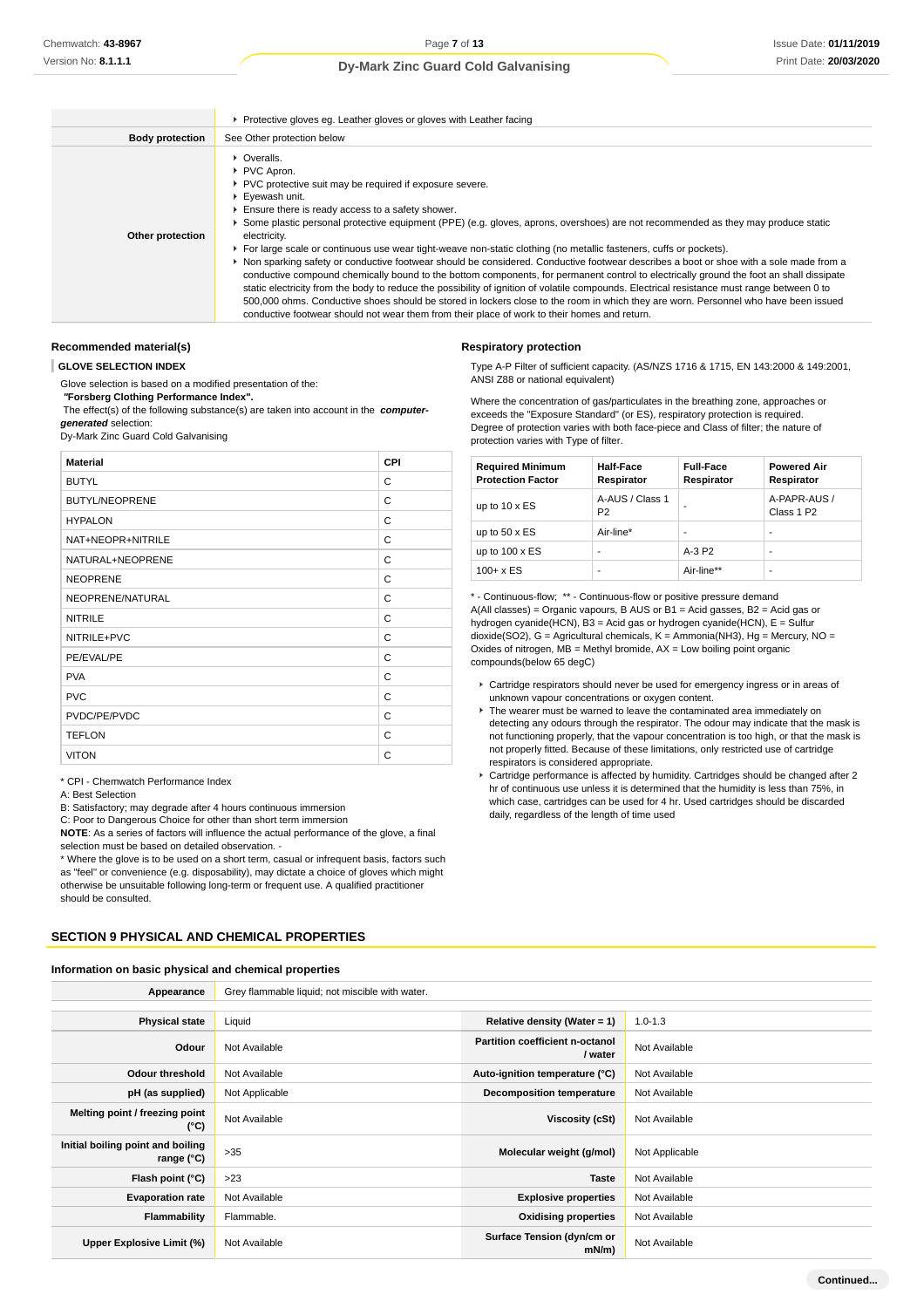| Lower Explosive Limit (%)                     | Not Available | <b>Volatile Component (%vol)</b> | Not Available  |
|-----------------------------------------------|---------------|----------------------------------|----------------|
| Vapour pressure (kPa)                         | Not Available | Gas group                        | Not Available  |
| Solubility in water                           | Immiscible    | pH as a solution (1%)            | Not Applicable |
| <b>Vapour density (Air = 1)</b> Not Available |               | VOC g/L                          | Not Available  |

# **SECTION 10 STABILITY AND REACTIVITY**

| Reactivity                                 | See section 7                                                                                                                        |
|--------------------------------------------|--------------------------------------------------------------------------------------------------------------------------------------|
| <b>Chemical stability</b>                  | • Unstable in the presence of incompatible materials.<br>▶ Product is considered stable.<br>Hazardous polymerisation will not occur. |
| Possibility of hazardous<br>reactions      | See section 7                                                                                                                        |
| <b>Conditions to avoid</b>                 | See section 7                                                                                                                        |
| Incompatible materials                     | See section 7                                                                                                                        |
| <b>Hazardous decomposition</b><br>products | See section 5                                                                                                                        |

# **SECTION 11 TOXICOLOGICAL INFORMATION**

## **Information on toxicological effects**

| Inhaled             | Inhalation of vapours or aerosols (mists, fumes), generated by the material during the course of normal handling, may be harmful.<br>Inhalation of vapours may cause drowsiness and dizziness. This may be accompanied by sleepiness, reduced alertness, loss of reflexes, lack of<br>co-ordination, and vertigo.<br>There is some evidence to suggest that the material can cause respiratory irritation in some persons. The body's response to such irritation can<br>cause further lung damage.<br>The acute toxicity of inhaled alkylbenzene is best described by central nervous system depression. These compounds may also act as general<br>anaesthetics. Whole body symptoms of poisoning include light-headedness, nervousness, apprehension, a feeling of well-being, confusion,<br>dizziness, drowsiness, ringing in the ears, blurred or double vision, vomiting and sensations of heat, cold or numbness, twitching, tremors,<br>convulsions, unconsciousness, depression of breathing, and arrest. Heart stoppage may result from cardiovascular collapse. A slow heart rate<br>and low blood pressure may also occur.<br>Alkylbenzenes are not generally toxic except at high levels of exposure. Their breakdown products have low toxicity and are easily eliminated<br>from the body. |
|---------------------|-----------------------------------------------------------------------------------------------------------------------------------------------------------------------------------------------------------------------------------------------------------------------------------------------------------------------------------------------------------------------------------------------------------------------------------------------------------------------------------------------------------------------------------------------------------------------------------------------------------------------------------------------------------------------------------------------------------------------------------------------------------------------------------------------------------------------------------------------------------------------------------------------------------------------------------------------------------------------------------------------------------------------------------------------------------------------------------------------------------------------------------------------------------------------------------------------------------------------------------------------------------------------------------------------------------|
| Ingestion           | Accidental ingestion of the material may be damaging to the health of the individual.<br>Swallowing of the liquid may cause aspiration into the lungs with the risk of chemical pneumonitis; serious consequences may result.<br>(ICSC13733)<br>Soluble zinc salts produce irritation and corrosion of the alimentary tract with pain, and vomiting. Death can occur due to insufficiency of food<br>intake due to severe narrowing of the oesophagus and pylorus.                                                                                                                                                                                                                                                                                                                                                                                                                                                                                                                                                                                                                                                                                                                                                                                                                                        |
| <b>Skin Contact</b> | Skin contact with the material may be harmful; systemic effects may result following absorption.<br>There is some evidence to suggest that the material may cause moderate inflammation of the skin either following direct contact or after a delay<br>of some time. Repeated exposure can cause contact dermatitis which is characterised by redness, swelling and blistering.<br>Open cuts, abraded or irritated skin should not be exposed to this material                                                                                                                                                                                                                                                                                                                                                                                                                                                                                                                                                                                                                                                                                                                                                                                                                                           |
| Eye                 | There is some evidence to suggest that this material can cause eye irritation and damage in some persons.                                                                                                                                                                                                                                                                                                                                                                                                                                                                                                                                                                                                                                                                                                                                                                                                                                                                                                                                                                                                                                                                                                                                                                                                 |
| <b>Chronic</b>      | Substance accumulation, in the human body, may occur and may cause some concern following repeated or long-term occupational exposure.<br>There is some evidence from animal testing that exposure to this material may result in toxic effects to the unborn baby.<br>Welding or flame cutting of metals with zinc or zinc dust coatings may result in inhalation of zinc oxide fume; high concentrations of zinc oxide<br>fume may result in "metal fume fever"; also known as "brass chills", an industrial disease of short duration. [I.L.O] Symptoms include malaise,<br>fever, weakness, nausea and may appear quickly if operations occur in enclosed or poorly ventilated areas.<br>Women exposed to xylene in the first 3 months of pregnancy showed a slightly increased risk of miscarriage and birth defects. Evaluation of<br>workers chronically exposed to xylene has demonstrated lack of genetic toxicity.<br>Exposure to the material for prolonged periods may cause physical defects in the developing embryo (teratogenesis).                                                                                                                                                                                                                                                       |

| Dy-Mark Zinc Guard Cold    | <b>TOXICITY</b>                                        | <b>IRRITATION</b>                                    |
|----------------------------|--------------------------------------------------------|------------------------------------------------------|
| Galvanising                | Not Available                                          | Not Available                                        |
|                            | <b>TOXICITY</b>                                        | <b>IRRITATION</b>                                    |
|                            | dermal (rat) LD50: >2000 mg/kg <sup>[1]</sup>          | Eye: no adverse effect observed (not irritating)[1]  |
| zinc                       | Inhalation (rat) LC50: >1.79 mg/l4 $h^{[1]}$           | Skin: no adverse effect observed (not irritating)[1] |
|                            | Oral (rat) LD50: >2000 mg/kg[1]                        |                                                      |
|                            | <b>TOXICITY</b>                                        | <b>IRRITATION</b>                                    |
|                            | Dermal (rabbit) LD50: >1700 mg/kg <sup>[2]</sup>       | Eye (human): 200 ppm irritant                        |
|                            | Inhalation (rat) LC50: 4994.295 mg/l/4h <sup>[2]</sup> | Eye (rabbit): 5 mg/24h SEVERE                        |
| xylene                     | Oral (rat) LD50: 3523-8700 mg/kg <sup>[2]</sup>        | Eye (rabbit): 87 mg mild                             |
|                            |                                                        | Eye: adverse effect observed (irritating)[1]         |
|                            |                                                        | Skin (rabbit):500 mg/24h moderate                    |
|                            |                                                        | Skin: adverse effect observed (irritating)[1]        |
| solvent naphtha petroleum, | <b>TOXICITY</b>                                        | <b>IRRITATION</b>                                    |
| heavy aromatic             | dermal (rat) LD50: >2000 mg/kg[1]                      | Eye (rabbit): Irritating                             |
|                            |                                                        |                                                      |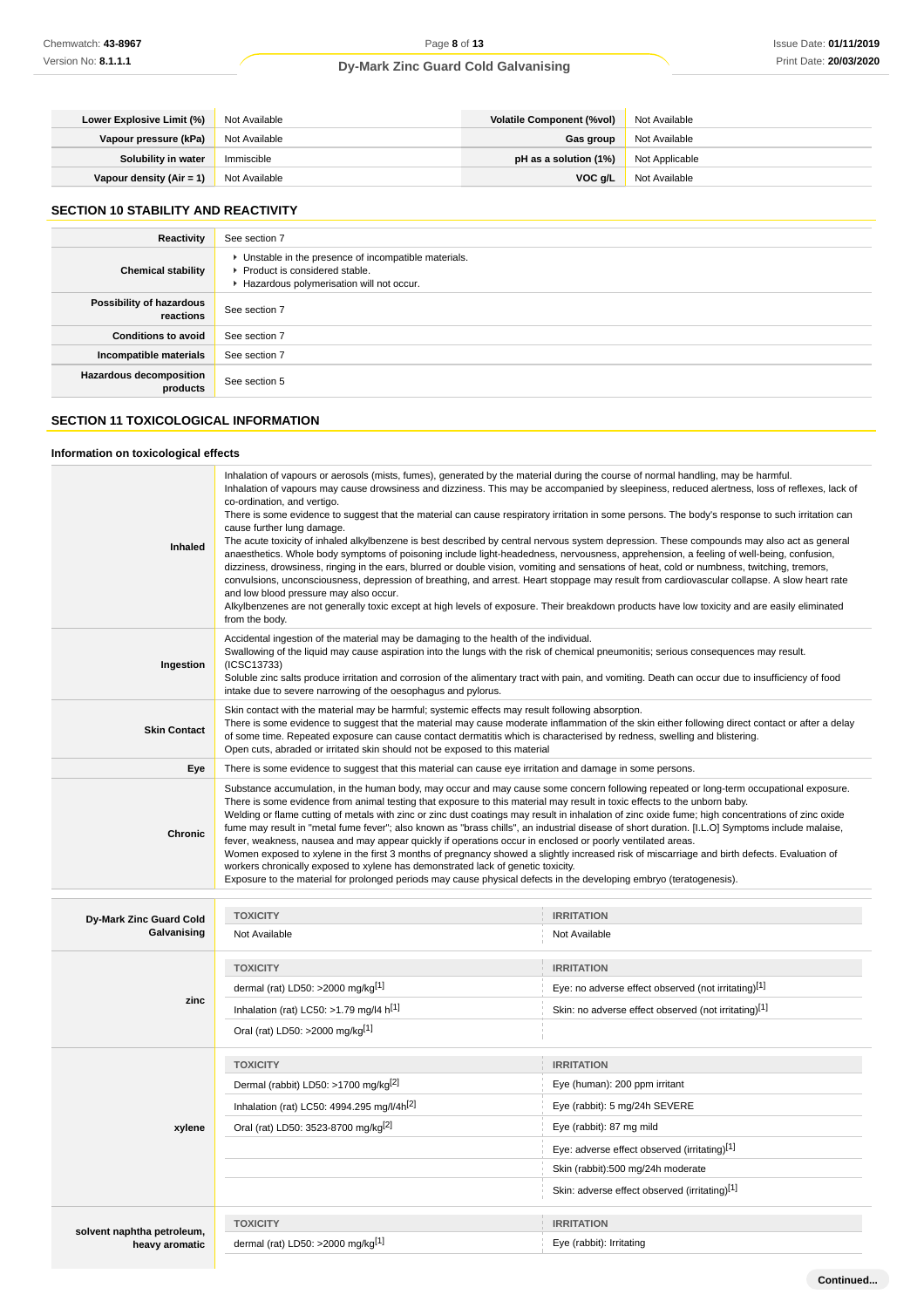|                                                               | Inhalation (rat) LC50: >0.59 mg/l/4H[2]                                                                                                                                                                                                                                                                                                                                                                                                                                                                                                                                                                                                                                                                                                                                                                                                                                                                                                                                                                                                                                                                                                                                                                                                                                                                                                                                                                                                                                                                                                                                                                                                                                                                                                                                                                                                                                                                                                                                                                                                                                                                                                                                                                                                                                                                                                                                                                                                                                                                                                                                                                                                                                                                                                                                                                                                                                                                                                                                                                                                                                                                                                                                                                                                                                                                                                                                                                                                                                                                                                                                                                                                                                                                                                                              |                                     | Eye: no adverse effect observed (not irritating)[1]                                                     |
|---------------------------------------------------------------|----------------------------------------------------------------------------------------------------------------------------------------------------------------------------------------------------------------------------------------------------------------------------------------------------------------------------------------------------------------------------------------------------------------------------------------------------------------------------------------------------------------------------------------------------------------------------------------------------------------------------------------------------------------------------------------------------------------------------------------------------------------------------------------------------------------------------------------------------------------------------------------------------------------------------------------------------------------------------------------------------------------------------------------------------------------------------------------------------------------------------------------------------------------------------------------------------------------------------------------------------------------------------------------------------------------------------------------------------------------------------------------------------------------------------------------------------------------------------------------------------------------------------------------------------------------------------------------------------------------------------------------------------------------------------------------------------------------------------------------------------------------------------------------------------------------------------------------------------------------------------------------------------------------------------------------------------------------------------------------------------------------------------------------------------------------------------------------------------------------------------------------------------------------------------------------------------------------------------------------------------------------------------------------------------------------------------------------------------------------------------------------------------------------------------------------------------------------------------------------------------------------------------------------------------------------------------------------------------------------------------------------------------------------------------------------------------------------------------------------------------------------------------------------------------------------------------------------------------------------------------------------------------------------------------------------------------------------------------------------------------------------------------------------------------------------------------------------------------------------------------------------------------------------------------------------------------------------------------------------------------------------------------------------------------------------------------------------------------------------------------------------------------------------------------------------------------------------------------------------------------------------------------------------------------------------------------------------------------------------------------------------------------------------------------------------------------------------------------------------------------------------------|-------------------------------------|---------------------------------------------------------------------------------------------------------|
|                                                               | Oral (rat) LD50: >2000 mg/kg[1]<br>Skin: adverse effect observed (irritating)[1]                                                                                                                                                                                                                                                                                                                                                                                                                                                                                                                                                                                                                                                                                                                                                                                                                                                                                                                                                                                                                                                                                                                                                                                                                                                                                                                                                                                                                                                                                                                                                                                                                                                                                                                                                                                                                                                                                                                                                                                                                                                                                                                                                                                                                                                                                                                                                                                                                                                                                                                                                                                                                                                                                                                                                                                                                                                                                                                                                                                                                                                                                                                                                                                                                                                                                                                                                                                                                                                                                                                                                                                                                                                                                     |                                     |                                                                                                         |
| Legend:                                                       | 1. Value obtained from Europe ECHA Registered Substances - Acute toxicity 2.* Value obtained from manufacturer's SDS. Unless otherwise<br>specified data extracted from RTECS - Register of Toxic Effect of chemical Substances                                                                                                                                                                                                                                                                                                                                                                                                                                                                                                                                                                                                                                                                                                                                                                                                                                                                                                                                                                                                                                                                                                                                                                                                                                                                                                                                                                                                                                                                                                                                                                                                                                                                                                                                                                                                                                                                                                                                                                                                                                                                                                                                                                                                                                                                                                                                                                                                                                                                                                                                                                                                                                                                                                                                                                                                                                                                                                                                                                                                                                                                                                                                                                                                                                                                                                                                                                                                                                                                                                                                      |                                     |                                                                                                         |
|                                                               | For propylene glycol ethers (PGEs):                                                                                                                                                                                                                                                                                                                                                                                                                                                                                                                                                                                                                                                                                                                                                                                                                                                                                                                                                                                                                                                                                                                                                                                                                                                                                                                                                                                                                                                                                                                                                                                                                                                                                                                                                                                                                                                                                                                                                                                                                                                                                                                                                                                                                                                                                                                                                                                                                                                                                                                                                                                                                                                                                                                                                                                                                                                                                                                                                                                                                                                                                                                                                                                                                                                                                                                                                                                                                                                                                                                                                                                                                                                                                                                                  |                                     |                                                                                                         |
| Dy-Mark Zinc Guard Cold<br>Galvanising                        | Typical propylene glycol ethers include propylene glycol n-butyl ether (PnB); dipropylene glycol n-butyl ether (DPnB); dipropylene glycol methyl<br>ether acetate (DPMA) and tripropylene glycol methyl ether (TPM).<br>Testing of a wide variety of propylene glycol ethers has shown that propylene glycol-based ethers are less toxic than some ethers of the ethylene<br>series. The common toxicities associated with the lower molecular weight homologues of the ethylene series, such as adverse effects on the<br>reproductive organs, the developing embryo and foetus, blood or thymus gland, are not seen with the commercial-grade propylene glycol ethers.<br>In the ethylene series, metabolism of the terminal hydroxyl group produces and alkoxyacetic acid. The reproductive and developmental toxicities<br>of the lower molecular weight homologues in the ethylene series are due specifically to the formation of methoxyacetic and ethoxyacetic acids.<br>Longer chain homologues in the ethylene series are not associated with reproductive toxicity, but can cause haemolysis in sensitive species, also<br>through formation of an alkoxyacetic acid. The predominant alpha isomer of all the PGEs (which is thermodynamically favoured during<br>manufacture of PGEs) is a secondary alcohol incapable of forming an alkoxypropionic acid. In contrast, beta-isomers are able to form the<br>alkoxypropionic acids and these are linked to birth defects (and possibly, haemolytic effects). The alpha isomer comprises more than 95% of the<br>isomeric mixture in the commercial product, and therefore PGEs show relatively little toxicity. One of the main metabolites of the propylene glycol<br>ethers is propylene glycol, which is of low toxicity and completely metabolized in the body.<br>As a class, PGEs have low acute toxicity via swallowing, skin exposure and inhalation. PnB and TPM are moderately irritating to the eyes, in<br>animal testing, while the remaining members of this category caused little or no eye irritation. None caused skin sensitization.<br>Animal testing showed that repeat dosing caused few adverse effects. Animal testing also shows that PGEs do not cause skin effects or<br>reproductive toxicity. Commercially available PGEs have not been shown to cause birth defects. Available instance indicates that propylene<br>glycol ethers are unlikely to possess genetic toxicity.<br>Asthma-like symptoms may continue for months or even years after exposure to the material ends. This may be due to a non-allergic condition<br>known as reactive airways dysfunction syndrome (RADS) which can occur after exposure to high levels of highly irritating compound. Main<br>criteria for diagnosing RADS include the absence of previous airways disease in a non-atopic individual, with sudden onset of persistent<br>asthma-like symptoms within minutes to hours of a documented exposure to the irritant. Other criteria for diagnosis of RADS include a reversible<br>airflow pattern on lung function tests, moderate to severe bronchial hyperreactivity on methacholine challenge testing, and the lack of minimal<br>lymphocytic inflammation, without eosinophilia. RADS (or asthma) following an irritating inhalation is an infrequent disorder with rates related to<br>the concentration of and duration of exposure to the irritating substance. On the other hand, industrial bronchitis is a disorder that occurs as a<br>result of exposure due to high concentrations of irritating substance (often particles) and is completely reversible after exposure ceases. The<br>disorder is characterized by difficulty breathing, cough and mucus production. |                                     |                                                                                                         |
| <b>ZINC</b>                                                   | No significant acute toxicological data identified in literature search.                                                                                                                                                                                                                                                                                                                                                                                                                                                                                                                                                                                                                                                                                                                                                                                                                                                                                                                                                                                                                                                                                                                                                                                                                                                                                                                                                                                                                                                                                                                                                                                                                                                                                                                                                                                                                                                                                                                                                                                                                                                                                                                                                                                                                                                                                                                                                                                                                                                                                                                                                                                                                                                                                                                                                                                                                                                                                                                                                                                                                                                                                                                                                                                                                                                                                                                                                                                                                                                                                                                                                                                                                                                                                             |                                     |                                                                                                         |
| <b>XYLENE</b>                                                 | Reproductive effector in rats<br>The material may produce severe irritation to the eye causing pronounced inflammation. Repeated or prolonged exposure to irritants may<br>produce conjunctivitis.<br>The substance is classified by IARC as Group 3:<br><b>NOT</b> classifiable as to its carcinogenicity to humans.<br>Evidence of carcinogenicity may be inadequate or limited in animal testing.                                                                                                                                                                                                                                                                                                                                                                                                                                                                                                                                                                                                                                                                                                                                                                                                                                                                                                                                                                                                                                                                                                                                                                                                                                                                                                                                                                                                                                                                                                                                                                                                                                                                                                                                                                                                                                                                                                                                                                                                                                                                                                                                                                                                                                                                                                                                                                                                                                                                                                                                                                                                                                                                                                                                                                                                                                                                                                                                                                                                                                                                                                                                                                                                                                                                                                                                                                 |                                     |                                                                                                         |
| <b>SOLVENT NAPHTHA</b><br>PETROLEUM, HEAVY<br><b>AROMATIC</b> | Animal studies indicate that normal, branched and cyclic paraffins are absorbed from the gastrointestinal tract and that the absorption of<br>n-paraffins is inversely proportional to the carbon chain length, with little absorption above C30. With respect to the carbon chain lengths likely to<br>be present in mineral oil, n-paraffins may be absorbed to a greater extent than iso- or cyclo-paraffins.<br>The major classes of hydrocarbons are well absorbed into the gastrointestinal tract in various species. In many cases, the hydrophobic<br>hydrocarbons are ingested in association with fats in the diet. Some hydrocarbons may appear unchanged as in the lipoprotein particles in the<br>gut lymph, but most hydrocarbons partly separate from fats and undergo metabolism in the gut cell. The gut cell may play a major role in<br>determining the proportion of hydrocarbon that becomes available to be deposited unchanged in peripheral tissues such as in the body fat stores<br>or the liver.<br>For petroleum: This product contains benzene, which can cause acute myeloid leukaemia, and n-hexane, which can be metabolized to<br>compounds which are toxic to the nervous system. This product contains toluene, and animal studies suggest high concentrations of toluene lead<br>to hearing loss. This product contains ethyl benzene and naphthalene, from which animal testing shows evidence of tumour formation.<br>Cancer-causing potential: Animal testing shows inhaling petroleum causes tumours of the liver and kidney; these are however not considered to<br>be relevant in humans.<br>Mutation-causing potential: Most studies involving gasoline have returned negative results regarding the potential to cause mutations, including<br>all recent studies in living human subjects (such as in petrol service station attendants).<br>Reproductive toxicity: Animal studies show that high concentrations of toluene (>0.1%) can cause developmental effects such as lower birth<br>weight and developmental toxicity to the nervous system of the foetus. Other studies show no adverse effects on the foetus.<br>Human effects: Prolonged or repeated contact may cause defatting of the skin which can lead to skin inflammation and may make the skin more<br>susceptible to irritation and penetration by other materials.<br>Animal testing shows that exposure to gasoline over a lifetime can cause kidney cancer, but the relevance in humans is questionable.                                                                                                                                                                                                                                                                                                                                                                                                                                                                                                                                                                                                                                                                                                                                                                                                                                                                                                                                                                                                                                                                                                                                                                                                                                          |                                     |                                                                                                         |
| Dy-Mark Zinc Guard Cold<br>Galvanising & ZINC & XYLENE        | The material may cause skin irritation after prolonged or repeated exposure and may produce on contact skin redness, swelling, the production of<br>vesicles, scaling and thickening of the skin.                                                                                                                                                                                                                                                                                                                                                                                                                                                                                                                                                                                                                                                                                                                                                                                                                                                                                                                                                                                                                                                                                                                                                                                                                                                                                                                                                                                                                                                                                                                                                                                                                                                                                                                                                                                                                                                                                                                                                                                                                                                                                                                                                                                                                                                                                                                                                                                                                                                                                                                                                                                                                                                                                                                                                                                                                                                                                                                                                                                                                                                                                                                                                                                                                                                                                                                                                                                                                                                                                                                                                                    |                                     |                                                                                                         |
| <b>Acute Toxicity</b>                                         | ×                                                                                                                                                                                                                                                                                                                                                                                                                                                                                                                                                                                                                                                                                                                                                                                                                                                                                                                                                                                                                                                                                                                                                                                                                                                                                                                                                                                                                                                                                                                                                                                                                                                                                                                                                                                                                                                                                                                                                                                                                                                                                                                                                                                                                                                                                                                                                                                                                                                                                                                                                                                                                                                                                                                                                                                                                                                                                                                                                                                                                                                                                                                                                                                                                                                                                                                                                                                                                                                                                                                                                                                                                                                                                                                                                                    | Carcinogenicity                     | ×                                                                                                       |
| <b>Skin Irritation/Corrosion</b>                              | ✔                                                                                                                                                                                                                                                                                                                                                                                                                                                                                                                                                                                                                                                                                                                                                                                                                                                                                                                                                                                                                                                                                                                                                                                                                                                                                                                                                                                                                                                                                                                                                                                                                                                                                                                                                                                                                                                                                                                                                                                                                                                                                                                                                                                                                                                                                                                                                                                                                                                                                                                                                                                                                                                                                                                                                                                                                                                                                                                                                                                                                                                                                                                                                                                                                                                                                                                                                                                                                                                                                                                                                                                                                                                                                                                                                                    | <b>Reproductivity</b>               | ×                                                                                                       |
| Serious Eye Damage/Irritation                                 | ✔                                                                                                                                                                                                                                                                                                                                                                                                                                                                                                                                                                                                                                                                                                                                                                                                                                                                                                                                                                                                                                                                                                                                                                                                                                                                                                                                                                                                                                                                                                                                                                                                                                                                                                                                                                                                                                                                                                                                                                                                                                                                                                                                                                                                                                                                                                                                                                                                                                                                                                                                                                                                                                                                                                                                                                                                                                                                                                                                                                                                                                                                                                                                                                                                                                                                                                                                                                                                                                                                                                                                                                                                                                                                                                                                                                    | <b>STOT - Single Exposure</b>       | ✔                                                                                                       |
| <b>Respiratory or Skin</b><br>sensitisation                   | ×                                                                                                                                                                                                                                                                                                                                                                                                                                                                                                                                                                                                                                                                                                                                                                                                                                                                                                                                                                                                                                                                                                                                                                                                                                                                                                                                                                                                                                                                                                                                                                                                                                                                                                                                                                                                                                                                                                                                                                                                                                                                                                                                                                                                                                                                                                                                                                                                                                                                                                                                                                                                                                                                                                                                                                                                                                                                                                                                                                                                                                                                                                                                                                                                                                                                                                                                                                                                                                                                                                                                                                                                                                                                                                                                                                    | <b>STOT - Repeated Exposure</b>     | ×                                                                                                       |
| Mutagenicity                                                  | ×                                                                                                                                                                                                                                                                                                                                                                                                                                                                                                                                                                                                                                                                                                                                                                                                                                                                                                                                                                                                                                                                                                                                                                                                                                                                                                                                                                                                                                                                                                                                                                                                                                                                                                                                                                                                                                                                                                                                                                                                                                                                                                                                                                                                                                                                                                                                                                                                                                                                                                                                                                                                                                                                                                                                                                                                                                                                                                                                                                                                                                                                                                                                                                                                                                                                                                                                                                                                                                                                                                                                                                                                                                                                                                                                                                    | <b>Aspiration Hazard</b><br>Legend: | ×<br>$\blacktriangleright$ - Data either not available or does not fill the criteria for classification |

 $\blacktriangleright$  – Data available to make classification

# **SECTION 12 ECOLOGICAL INFORMATION**

**Toxicity**

**ENDPOINT TEST DURATION (HR) SPECIES VALUE SOURCE**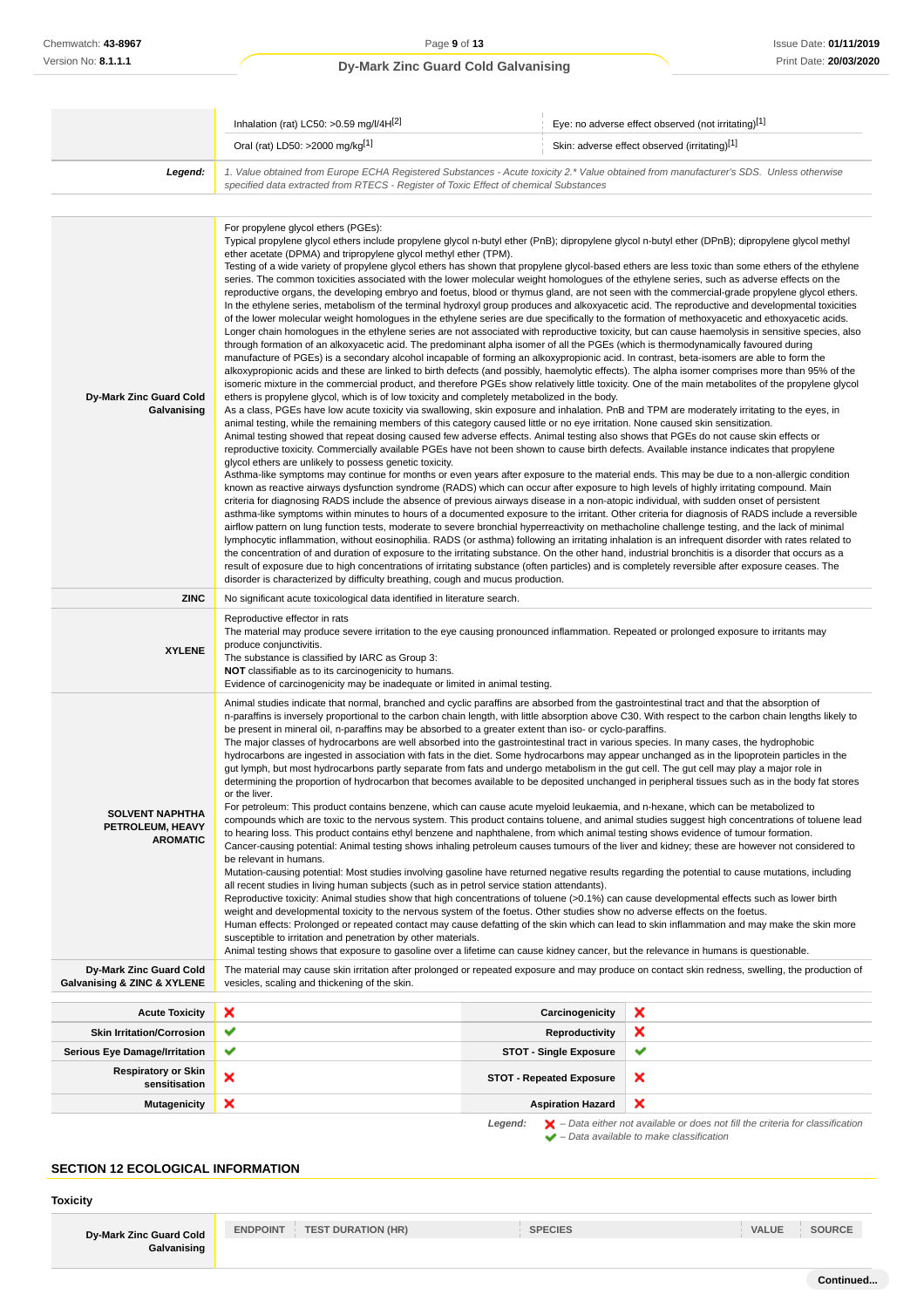|                                              | Not<br>Available | Not Available             | Not Available                 | Not<br>Available    | Not<br>Available |
|----------------------------------------------|------------------|---------------------------|-------------------------------|---------------------|------------------|
|                                              | <b>ENDPOINT</b>  | <b>TEST DURATION (HR)</b> | <b>SPECIES</b>                | VALUE               | <b>SOURCE</b>    |
|                                              | <b>LC50</b>      | 96                        | Fish                          | $0.001 - 0.58$ mg/L | $\overline{2}$   |
|                                              | EC50             | 48                        | Crustacea                     | 0.001-0.014mg/L     | $\overline{2}$   |
| zinc                                         | EC50             | 72                        | Algae or other aquatic plants | 0.106mg/L           | 4                |
|                                              | <b>BCF</b>       | 360                       | Algae or other aquatic plants | 9mg/L               | 4                |
|                                              | <b>NOEC</b>      | 72                        | Algae or other aquatic plants | 0.00006537mg/L      | $\overline{2}$   |
|                                              | <b>ENDPOINT</b>  | <b>TEST DURATION (HR)</b> | <b>SPECIES</b>                | VALUE               | <b>SOURCE</b>    |
|                                              | <b>LC50</b>      | 96                        | Fish                          | $2.6$ mg/L          | 2                |
| xylene                                       | EC50             | 48                        | Crustacea                     | 1.8mg/L             | $\overline{2}$   |
|                                              | EC50             | 72                        | Algae or other aquatic plants | $3.2$ mg/L          | 2                |
|                                              | <b>NOEC</b>      | 73                        | Algae or other aquatic plants | $0.44$ mg/L         | $\overline{2}$   |
|                                              | <b>ENDPOINT</b>  | <b>TEST DURATION (HR)</b> | <b>SPECIES</b>                | <b>VALUE</b>        | <b>SOURCE</b>    |
|                                              | <b>LC50</b>      | 96                        | Fish                          | 0.58mg/L            | 2                |
| solvent naphtha petroleum,<br>heavy aromatic | <b>EC50</b>      | 48                        | Crustacea                     | 0.76mg/L            | $\overline{2}$   |
|                                              | <b>EC50</b>      | 72                        | Algae or other aquatic plants | $<$ 1mg/L           | 1                |
|                                              | <b>NOEC</b>      | 96                        | Algae or other aquatic plants | $0.12$ mg/L         | $\overline{2}$   |

**Legend:** Extracted from 1. IUCLID Toxicity Data 2. Europe ECHA Registered Substances - Ecotoxicological Information - Aquatic Toxicity 3. EPIWIN Suite V3.12 (QSAR) - Aquatic Toxicity Data (Estimated) 4. US EPA, Ecotox database - Aquatic Toxicity Data 5. ECETOC Aquatic Hazard Assessment Data 6. NITE (Japan) - Bioconcentration Data 7. METI (Japan) - Bioconcentration Data 8. Vendor Data

Very toxic to aquatic organisms, may cause long-term adverse effects in the aquatic environment.

Do NOT allow product to come in contact with surface waters or to intertidal areas below the mean high water mark. Do not contaminate water when cleaning equipment or disposing of equipment wash-waters.

Wastes resulting from use of the product must be disposed of on site or at approved waste sites.

For Propylene Glycol Ethers: log Kow's range from 0.309 for TPM to 1.523 for DPnB. Calculated BCFs range from 1.47 for DPnB to 3.16 for DPMA and TPM, indicating low bioaccumulation. Henry's Law Constants are low for all category members, ranging from 5.7 x 10-9 atm-m3/mole for TPM to 2.7 x10-9 atm-m3/mole for PnB. Environmental Fate: Most are liquids at room temperature and all are water-soluble.

Atmospheric Fate: In air, the half-life due to direct reactions with photochemically generated hydroxyl radicals, range from 2.0 hours for TPM to 4.6 hours for PnB.

Aquatic/Terrestrial Fate: Most propylene glycol ethers are likely to partition roughly equally into the soil and water compartments in the environment with small to negligible amounts remaining in other environmental compartments (air, sediment, and aquatic biota). In water, most members of this family are "readily biodegradable" under aerobic conditions. In soil, biodegradation is rapid for PM and PMA.

Ecotoxicity: Propylene glycol ethers are unlikely to persist in the environment. Acute aquatic toxicity testing indicates low toxicity for both ethers and acetates.

For Metal: Atmospheric Fate - Metal-containing inorganic substances generally have negligible vapour pressure and are not expected to partition to air.

Environmental Fate: Environmental processes, such as oxidation, the presence of acids or bases and microbiological processes, may transform insoluble metals to more soluble ionic forms. Environmental processes may enhance bioavailability and may also be important in changing solubilities.

Aquatic/Terrestrial Fate: When released to dry soil, most metals will exhibit limited mobility and remain in the upper layer; some will leach locally into ground water and/ or surface water ecosystems when soaked by rain or melt ice. A metal ion is considered infinitely persistent because it cannot degrade further. Once released to surface waters and moist soils their fate depends on solubility and dissociation in water. A significant proportion of dissolved/ sorbed metals will end up in sediments through the settling of suspended particles. The remaining metal ions can then be taken up by aquatic organisms. Ionic species may bind to dissolved ligands or sorb to solid particles in water Ecotoxicity: Even though many metals show few toxic effects at physiological pH levels, transformation may introduce new or magnified effects.

For Aromatic Substances Series:

Environmental Fate: Large, molecularly complex polycyclic aromatic hydrocarbons, or PAHs, are persistent in the environment longer than smaller PAHs.

Atmospheric Fate: PAHs are 'semi-volatile substances" which can move between the atmosphere and the Earth's surface in repeated, temperature-driven cycles of deposition and volatilization. Terrestrial Fate: BTEX compounds have the potential to move through soil and contaminate ground water, and their vapors are highly flammable and explosive. Ecotoxicity - Within an aromatic series, acute toxicity increases with increasing alkyl substitution on the aromatic nucleus. The order of most toxic to least in a study using grass shrimp and brown shrimp was dimethylnaphthalenes > methylnaphthalenes >naphthalenes. Anthrcene is a phototoxic PAH. UV light greatly increases the toxicity of anthracene to bluegill sunfish. Biological resources in strong sunlight are at more risk than those that are not. PAHs in general are more frequently associated with chronic risks. For Xylenes:

log Koc : 2.05-3.08; Koc : 25.4-204; Half-life (hr) air : 0.24-42; Half-life (hr) H2O surface water : 24-672; Half-life (hr) H2O ground : 336-8640; Half-life (hr) soil : 52-672; Henry's Pa m3 /mol : 637-879; Henry's atm m3 /mol - 7.68E-03; BOD 5 if unstated - 1.4,1%; COD - 2.56,13% ThOD - 3.125 : BCF : 23; log BCF : 1.17-2.41.

Environmental Fate: Most xylenes released to the environment will occur in the atmosphere and volatilisation is the dominant environmental fate process. Soil - Xylenes are expected to have moderate mobility in soil evaporating rapidly from soil surfaces. The extent of the degradation is expected to depend on its concentration, residence time in the soil, the nature of the soil, and whether resident microbial populations have been acclimated. Xylene can remain below the soil surface for several days and may travel through the soil profile and enter groundwater. Soil and water microbes may transform it into other, less harmful compounds, although this happens slowly. It is not clear how long xylene remains trapped deep underground in soil or groundwater, but it may be months or years.

Atmospheric Fate: Xylene evaporates quickly into the air from surface soil and water and can remain in the air for several days until it is broken down by sunlight into other less harmful chemicals. In the ambient atmosphere, xylenes are expected to exist solely in the vapour phase. Xylenes are degraded in the atmosphere with an estimated atmospheric lifetime of about 0.5 to 2 days. Xylene may contribute to photochemical smog formation. p-Xylene has a moderately high photochemical reactivity under smog conditions, higher than the other xylene isomers. The photooxidation of p-xylene results in the production of carbon monoxide, formaldehyde, glyoxal, methylglyoxal, 3-methylbenzylnitrate, m-tolualdehyde, 4-nitro-3-xylene, 5-nitro-3-xylene, 2,6-dimethyl-p-benzoquinone, 2,4-dimethylphenol, 6-nitro-2,4-dimethylphenol, 2,6-dimethylphenol, and 4-nitro-2,6-dimethylphenol. Aquatic Fate: p-xylene may adsorb to suspended solids and sediment in water and is expected to volatilise from water surfaces. Estimated volatilisation half-lives for a model river and model lake are 3 hours and 4 days, respectively. Measurements taken from goldfish, eels and clams indicate that bioconcentration in aquatic organisms is low. Photo-oxidation in the presence of humic acids may play an important role in the abiotic degradation of p-xylene. p-Xylene is biodegradable and has been observed to degrade in pond water however; it is unclear if it degrades in surface waters, p-Xylene has been observed to degrade in anaerobic and aerobic groundwater; however, it is known to persist for many years in groundwater, at least at sites where the concentration might have been quite high. Ecotoxicity: Xylenes are slightly toxic to fathead minnow, rainbow trout and bluegill and not acutely toxic to water fleas. For Photobacterium phosphoreum EC50 (24 h): 0.0084 mg/L. and Gammarus lacustris LC50 (48 h): 0.6 mg/L. For Zinc and its Compounds: BCF: 4 to 24,000.

Environmental Fate: Zinc is capable of forming complexes with a variety of organic and inorganic groups and is an essential nutrient present in all organisms.

Atmospheric Fate: Zinc concentrations in the air are relatively low, except near industrial sources, such as smelters. There is no estimate for the atmospheric lifetime of zinc, but, since zinc is transported long distances in air, its lifetime in air is at least on the order of days. Zinc is removed from the air by dry/wet deposition.

Terrestrial Fate: Soil  $\hat{\Phi}$  Zinc may magnify in the soil if concentrations of the substance exceed 1632 ppm. The relative mobility of zinc in soil is determined by the same factors that affect its transport in aquatic systems, (i.e. solubility of the compound, pH, and salinity). The mobility of zinc in soil increases at lower soil pH, under oxidizing conditions, and at lower cation, (positive ion), exchange capacities. However, the amount of zinc in solution generally increases @ pH >7, in soils high in organic matter. Clay and metal oxides sorb zinc and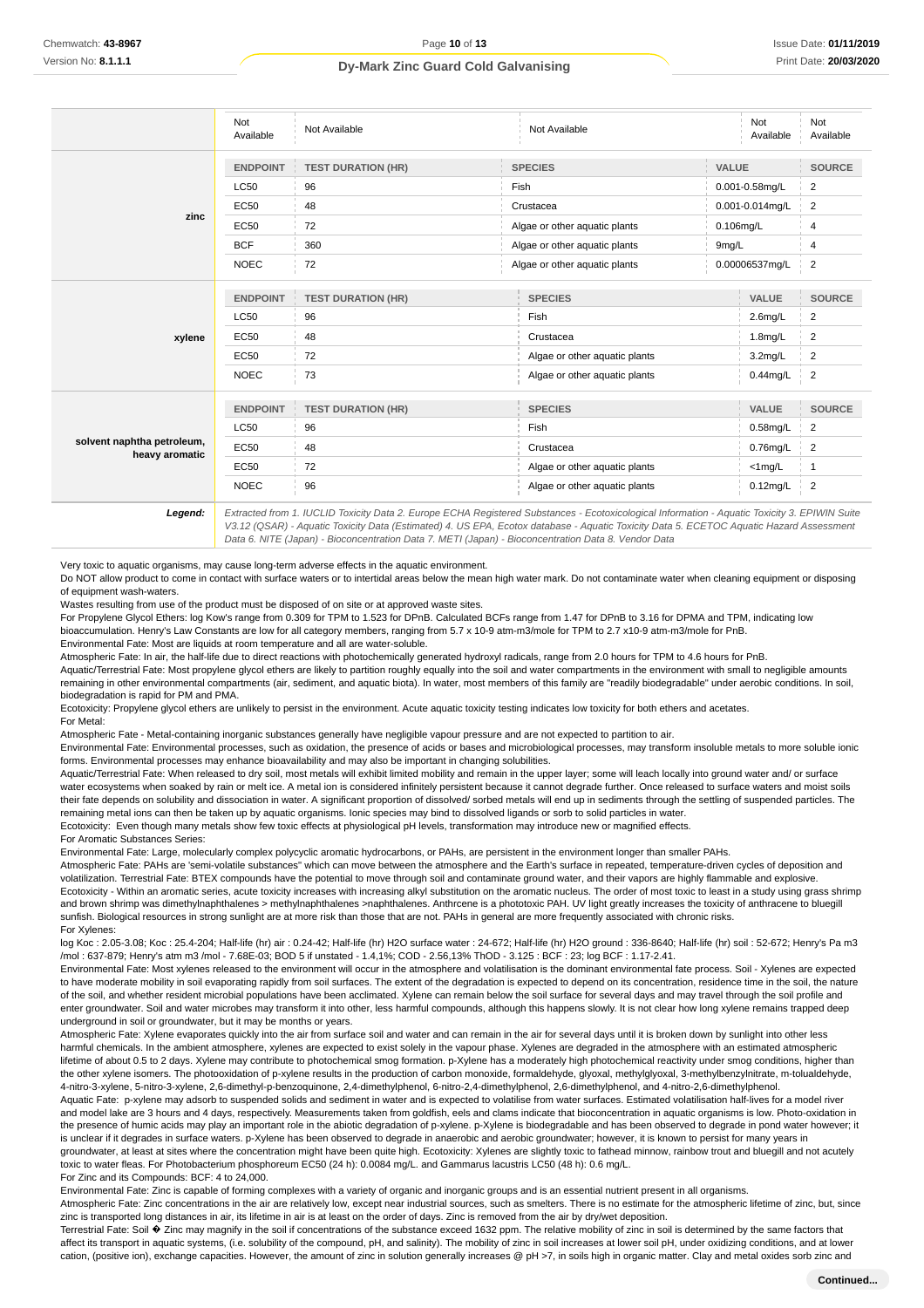tend to retard its mobility in soil. Zinc is more mobile at pH 4 than at pH 6.5 as a consequence of sorption. Under low oxygen conditions, zinc sulfide is the controlling species, which has low mobility. Plants - Zinc is not expected to concentrate in plants, however, this depends on plant species, soil pH, and soil composition. Aquatic Fate: Zinc readily adsorbs to sediment and suspended particles. The substance can persist in water indefinitely and can be toxic to aquatic life. Hydrous iron, manganese oxides, clay minerals, and organic material may help remove zinc from sediment since they adsorb the substance. Environmental toxicity of zinc in water is dependent upon the concentration of other minerals and the pH of the solution. Zinc remains as the free ion at lower pH levels. At high pH levels, zinc in solution is precipitated as zinc hydroxide, zinc carbonate, or calcium zincate.

Ecotoxicity: Zinc concentrates moderately in aquatic organisms; concentration is higher in crustaceans and bivalve species than in fish. Zinc is not expected to magnify as it moves up the land-based food chain. Zinc can concentrate over 200,000 times in oysters. Copper can increase toxicity to fish and calcium can decrease toxicity. Zinc can accumulate in freshwater species at 5 -1,130 times the concentration present in the water. Crustaceans and fish accumulate zinc from water and food. The substance has been found in very high concentration in aquatic invertebrates. Sediment dwelling organisms have higher zinc concentrations than those living in the aqueous layer. Overexposures to zinc also have been associated with toxic effects in mammals, including man. Ingestion of zinc or zinc-containing compounds has resulted in a variety of effects in the gastrointestinal tract and blood in humans and animals. The substance may cause lesions in the liver, pancreas, and kidneys.

#### **DO NOT** discharge into sewer or waterways.

#### **Persistence and degradability**

| Ingredient                     | Persistence: Water/Soil       | Persistence: Air              |
|--------------------------------|-------------------------------|-------------------------------|
| xylene                         | $HIGH$ (Half-life = 360 days) | LOW (Half-life $= 1.83$ days) |
| Dissanto della contratta dell' |                               |                               |

#### **Bioaccumulative potential**

| Ingredient                                   | <b>Bioaccumulation</b> |
|----------------------------------------------|------------------------|
| xylene                                       | $MEDIUM (BCF = 740)$   |
| solvent naphtha petroleum,<br>heavy aromatic | LOW (BCF = $159$ )     |

#### **Mobility in soil**

| Ingredient | <b>Mobility</b>                       |
|------------|---------------------------------------|
|            | No Data available for all ingredients |

## **SECTION 13 DISPOSAL CONSIDERATIONS**

| Waste treatment methods |  |
|-------------------------|--|
|-------------------------|--|

| • Containers may still present a chemical hazard/ danger when empty.<br>Return to supplier for reuse/ recycling if possible.<br>Otherwise:<br>If container can not be cleaned sufficiently well to ensure that residuals do not remain or if the container cannot be used to store the same<br>product, then puncture containers, to prevent re-use, and bury at an authorised landfill.<br>▶ Where possible retain label warnings and SDS and observe all notices pertaining to the product.<br>Legislation addressing waste disposal requirements may differ by country, state and/ or territory. Each user must refer to laws operating in their<br>area. In some areas, certain wastes must be tracked.<br>A Hierarchy of Controls seems to be common - the user should investigate:<br>▶ Reduction<br>$\triangleright$ Reuse<br>$\triangleright$ Recycling<br>• Disposal (if all else fails)<br><b>Product / Packaging disposal</b><br>This material may be recycled if unused, or if it has not been contaminated so as to make it unsuitable for its intended use. If it has been<br>contaminated, it may be possible to reclaim the product by filtration, distillation or some other means. Shelf life considerations should also be<br>applied in making decisions of this type. Note that properties of a material may change in use, and recycling or reuse may not always be<br>appropriate.<br>DO NOT allow wash water from cleaning or process equipment to enter drains.<br>It may be necessary to collect all wash water for treatment before disposal.<br>In all cases disposal to sewer may be subject to local laws and regulations and these should be considered first.<br>• Where in doubt contact the responsible authority.<br>Recycle wherever possible.<br>▶ Consult manufacturer for recycling options or consult local or regional waste management authority for disposal if no suitable treatment or<br>disposal facility can be identified. |                                                                                                                                              |
|-----------------------------------------------------------------------------------------------------------------------------------------------------------------------------------------------------------------------------------------------------------------------------------------------------------------------------------------------------------------------------------------------------------------------------------------------------------------------------------------------------------------------------------------------------------------------------------------------------------------------------------------------------------------------------------------------------------------------------------------------------------------------------------------------------------------------------------------------------------------------------------------------------------------------------------------------------------------------------------------------------------------------------------------------------------------------------------------------------------------------------------------------------------------------------------------------------------------------------------------------------------------------------------------------------------------------------------------------------------------------------------------------------------------------------------------------------------------------------------------------------------------------------------------------------------------------------------------------------------------------------------------------------------------------------------------------------------------------------------------------------------------------------------------------------------------------------------------------------------------------------------------------------------------------------------------------------------------------------|----------------------------------------------------------------------------------------------------------------------------------------------|
|                                                                                                                                                                                                                                                                                                                                                                                                                                                                                                                                                                                                                                                                                                                                                                                                                                                                                                                                                                                                                                                                                                                                                                                                                                                                                                                                                                                                                                                                                                                                                                                                                                                                                                                                                                                                                                                                                                                                                                             |                                                                                                                                              |
|                                                                                                                                                                                                                                                                                                                                                                                                                                                                                                                                                                                                                                                                                                                                                                                                                                                                                                                                                                                                                                                                                                                                                                                                                                                                                                                                                                                                                                                                                                                                                                                                                                                                                                                                                                                                                                                                                                                                                                             |                                                                                                                                              |
|                                                                                                                                                                                                                                                                                                                                                                                                                                                                                                                                                                                                                                                                                                                                                                                                                                                                                                                                                                                                                                                                                                                                                                                                                                                                                                                                                                                                                                                                                                                                                                                                                                                                                                                                                                                                                                                                                                                                                                             | ▶ Dispose of by: burial in a land-fill specifically licensed to accept chemical and / or pharmaceutical wastes or Incineration in a licensed |
| apparatus (after admixture with suitable combustible material).                                                                                                                                                                                                                                                                                                                                                                                                                                                                                                                                                                                                                                                                                                                                                                                                                                                                                                                                                                                                                                                                                                                                                                                                                                                                                                                                                                                                                                                                                                                                                                                                                                                                                                                                                                                                                                                                                                             |                                                                                                                                              |
| ▶ Decontaminate empty containers. Observe all label safeguards until containers are cleaned and destroyed.                                                                                                                                                                                                                                                                                                                                                                                                                                                                                                                                                                                                                                                                                                                                                                                                                                                                                                                                                                                                                                                                                                                                                                                                                                                                                                                                                                                                                                                                                                                                                                                                                                                                                                                                                                                                                                                                  |                                                                                                                                              |

## **SECTION 14 TRANSPORT INFORMATION**

| <b>Labels Required</b>  |       |
|-------------------------|-------|
|                         |       |
| <b>Marine Pollutant</b> | ៶. .  |
| <b>HAZCHEM</b>          | $-3Y$ |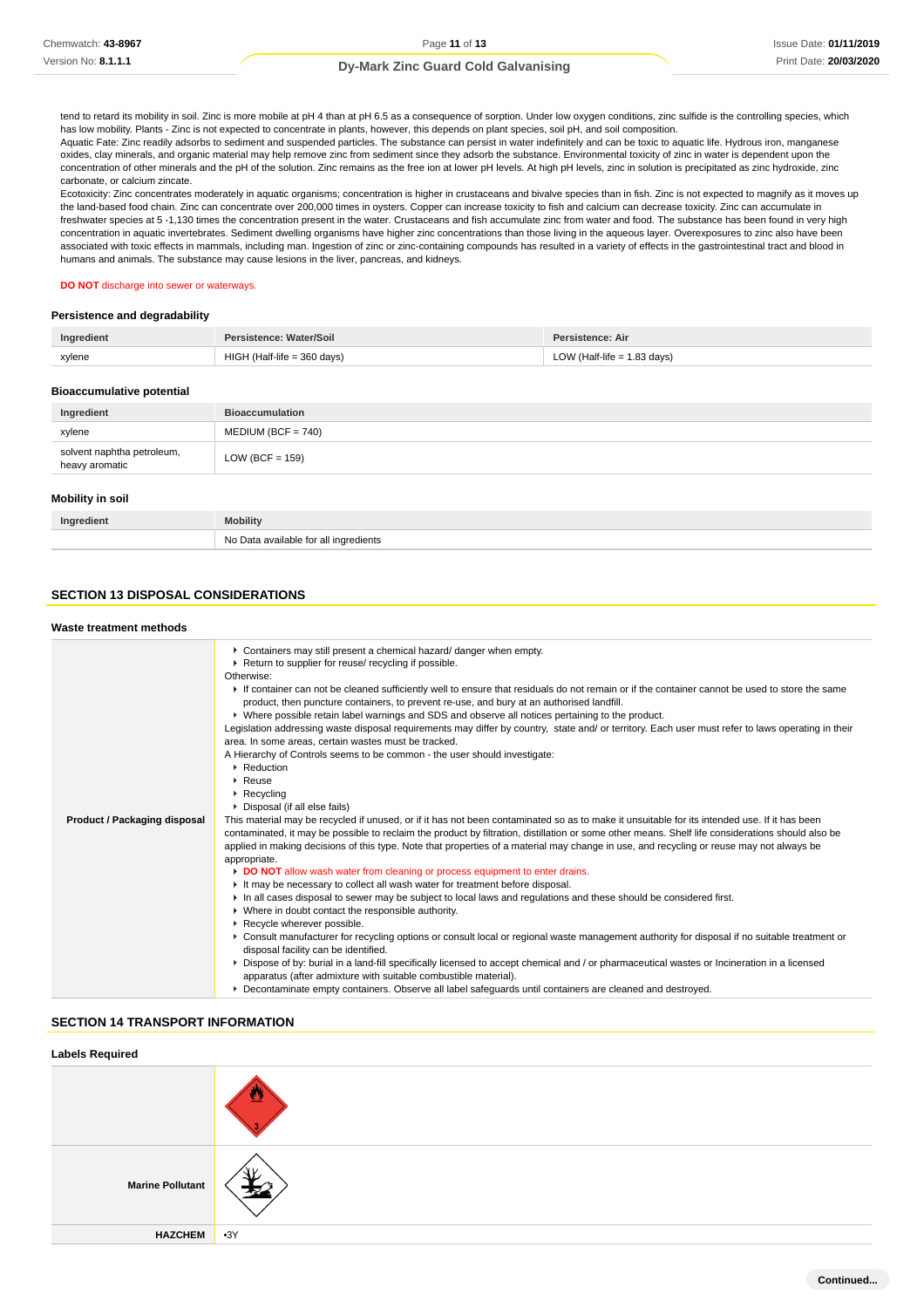#### **Land transport (ADG)**

| UN number                    | 1263                                                                                                                                                                                          |
|------------------------------|-----------------------------------------------------------------------------------------------------------------------------------------------------------------------------------------------|
| UN proper shipping name      | PAINT (including paint, lacquer, enamel, stain, shellac, varnish, polish, liquid filler and liquid lacquer base) or PAINT RELATED MATERIAL<br>(including paint thinning or reducing compound) |
| Transport hazard class(es)   | Class<br>Not Applicable<br>Subrisk                                                                                                                                                            |
| Packing group                | Ш                                                                                                                                                                                             |
| <b>Environmental hazard</b>  | Environmentally hazardous                                                                                                                                                                     |
| Special precautions for user | Special provisions<br>163 223 367<br>5L<br>Limited quantity                                                                                                                                   |

#### **Air transport (ICAO-IATA / DGR)**

| UN number                    | 1263                                                                                                                                                                                                                                      |                           |                                                    |  |  |
|------------------------------|-------------------------------------------------------------------------------------------------------------------------------------------------------------------------------------------------------------------------------------------|---------------------------|----------------------------------------------------|--|--|
| UN proper shipping name      | Paint (including paint, lacquer, enamel, stain, shellac, varnish, polish, liquid filler and liquid lacquer base); Paint related material (including paint<br>thinning or reducing compounds)                                              |                           |                                                    |  |  |
| Transport hazard class(es)   | <b>ICAO/IATA Class</b><br>ICAO / IATA Subrisk<br><b>ERG Code</b>                                                                                                                                                                          | 3<br>Not Applicable<br>3L |                                                    |  |  |
| Packing group                | III                                                                                                                                                                                                                                       |                           |                                                    |  |  |
| <b>Environmental hazard</b>  | Environmentally hazardous                                                                                                                                                                                                                 |                           |                                                    |  |  |
| Special precautions for user | Special provisions<br>Cargo Only Packing Instructions<br>Cargo Only Maximum Qty / Pack<br>Passenger and Cargo Packing Instructions<br>Passenger and Cargo Maximum Qty / Pack<br>Passenger and Cargo Limited Quantity Packing Instructions |                           | A3 A72 A192<br>366<br>220 L<br>355<br>60 L<br>Y344 |  |  |
|                              | Passenger and Cargo Limited Maximum Qty / Pack                                                                                                                                                                                            |                           | 10 <sub>L</sub>                                    |  |  |

### **Sea transport (IMDG-Code / GGVSee)**

| UN number                    | 1263                                                                                                                                                                                          |  |  |  |
|------------------------------|-----------------------------------------------------------------------------------------------------------------------------------------------------------------------------------------------|--|--|--|
| UN proper shipping name      | PAINT (including paint, lacquer, enamel, stain, shellac, varnish, polish, liquid filler and liquid lacquer base) or PAINT RELATED MATERIAL<br>(including paint thinning or reducing compound) |  |  |  |
| Transport hazard class(es)   | <b>IMDG Class</b><br>3<br><b>IMDG Subrisk</b><br>Not Applicable                                                                                                                               |  |  |  |
| Packing group                | Ш                                                                                                                                                                                             |  |  |  |
| <b>Environmental hazard</b>  | <b>Marine Pollutant</b>                                                                                                                                                                       |  |  |  |
| Special precautions for user | $F-E$ . S-E<br><b>EMS Number</b><br>Special provisions<br>163 223 367 955<br><b>Limited Quantities</b><br>5L                                                                                  |  |  |  |

**Transport in bulk according to Annex II of MARPOL and the IBC code** Not Applicable

# **SECTION 15 REGULATORY INFORMATION**

**Safety, health and environmental regulations / legislation specific for the substance or mixture**

#### **ZINC IS FOUND ON THE FOLLOWING REGULATORY LISTS**

Australia Hazardous Chemical Information System (HCIS) - Hazardous Chemicals Australia Inventory of Chemical Substances (AICS)

#### **XYLENE IS FOUND ON THE FOLLOWING REGULATORY LISTS**

Australia Exposure Standards

Australia Hazardous Chemical Information System (HCIS) - Hazardous Chemicals Australia Hazardous chemicals which may require Health Monitoring

Australia Inventory of Chemical Substances (AICS)

Australia Standard for the Uniform Scheduling of Medicines and Poisons (SUSMP) - Part 2, Section Seven - Appendix I

Australia Standard for the Uniform Scheduling of Medicines and Poisons (SUSMP) - Schedule 5

Australia Standard for the Uniform Scheduling of Medicines and Poisons (SUSMP) - Schedule 6

International Agency for Research on Cancer (IARC) - Agents Classified by the IARC Monographs